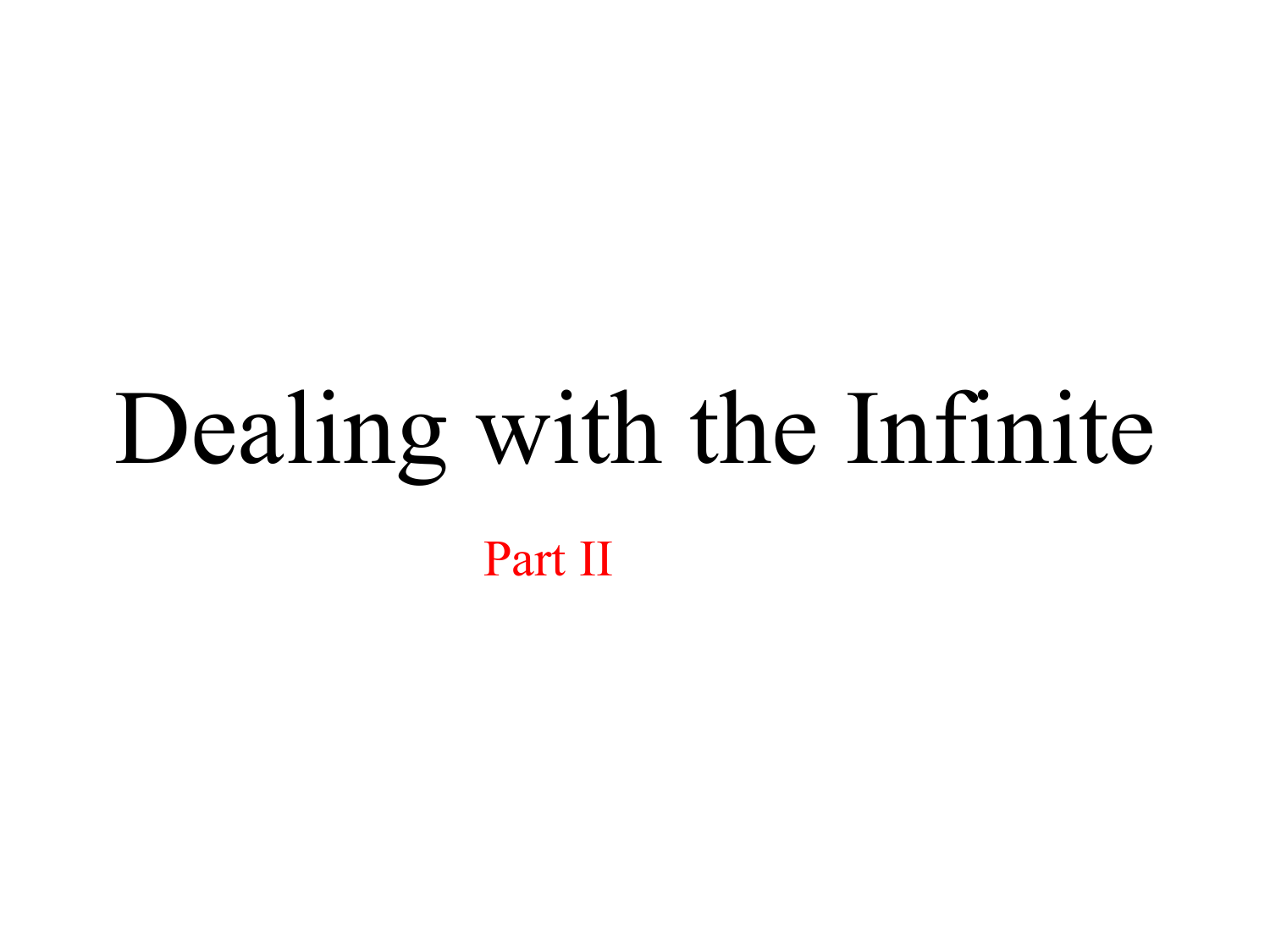# How many points in a square?

Cantor pressed forward, exchanging letters throughout with Dedekind. The next question he asked himself, in January 1874, was whether the unit square could be mapped into a line of unit length with a 1-1 correspondence of points on each. In a letter to Dedekind dated 5 January 1874 he wrote :-

*Can a surface (say a square that includes the boundary) be uniquely referred to a line (say a straight line segment that includes the end points) so that for every point on the surface there is a corresponding point of the line and, conversely, for every point of the line there is a corresponding point of the surface? I think that answering this question would be no easy job, despite the fact that the answer seems so clearly to be "no" that proof appears almost unnecessary.*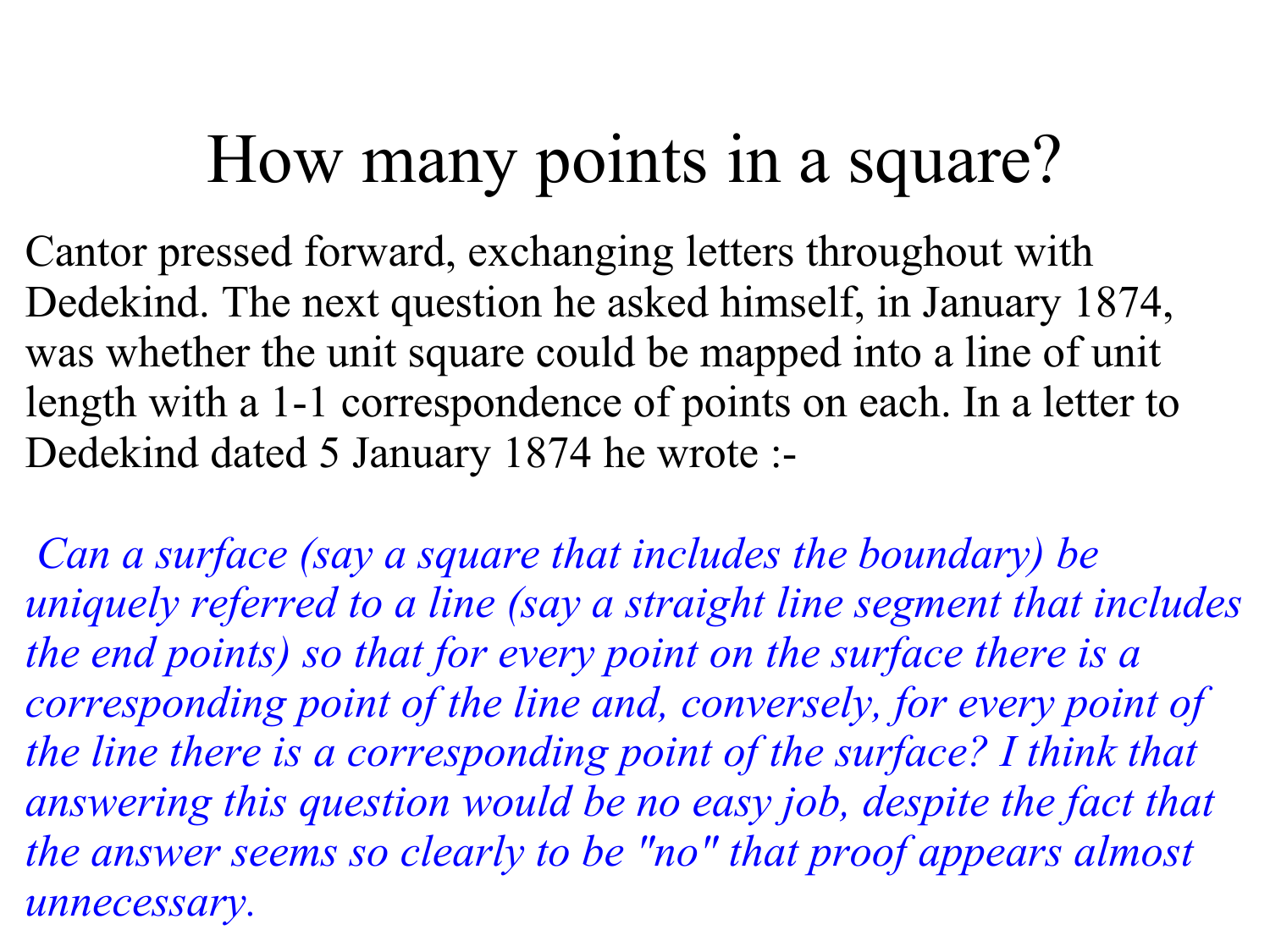# 1874



The year 1874 was an important one in Cantor's personal life. He became engaged to Vally Guttmann, a friend of his sister, in the spring of that year. They married on 9 August 1874 and spent their honeymoon in Interlaken in Switzerland where Cantor spent much time in mathematical discussions with Dedekind.

Cantor with his wife, Vally, about 1880. In the possession of Egbert Schneider.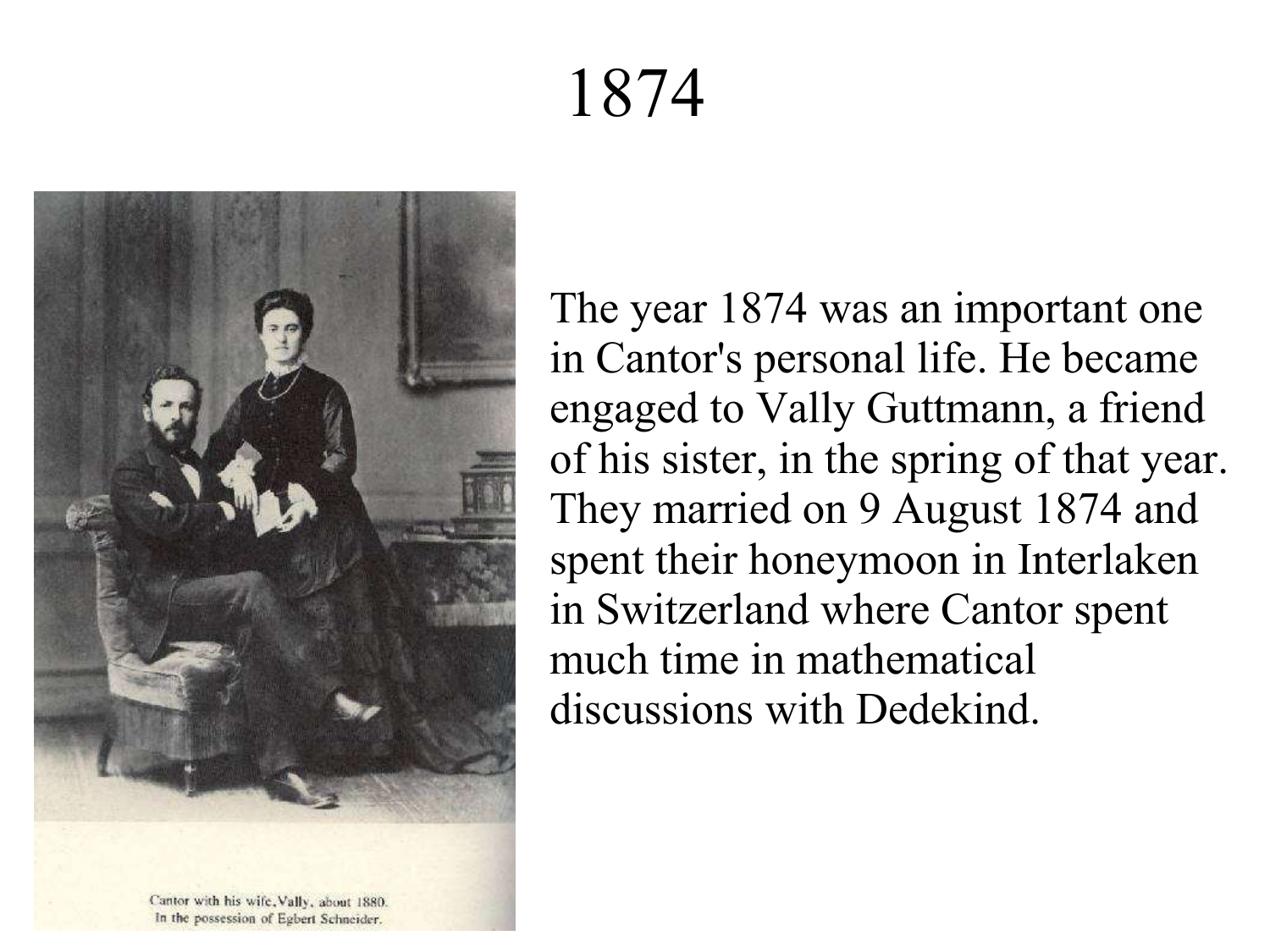#### 1874 - 1877

Cantor continued to correspond with Dedekind, sharing his ideas and seeking Dedekind's opinions, and he wrote to Dedekind in 1877 proving that there was a 1-1 correspondence of points on the interval [0, 1] and points in *p*-dimensional space. Cantor was surprised at his own discovery and wrote:-

*I see it, but I don't believe it!*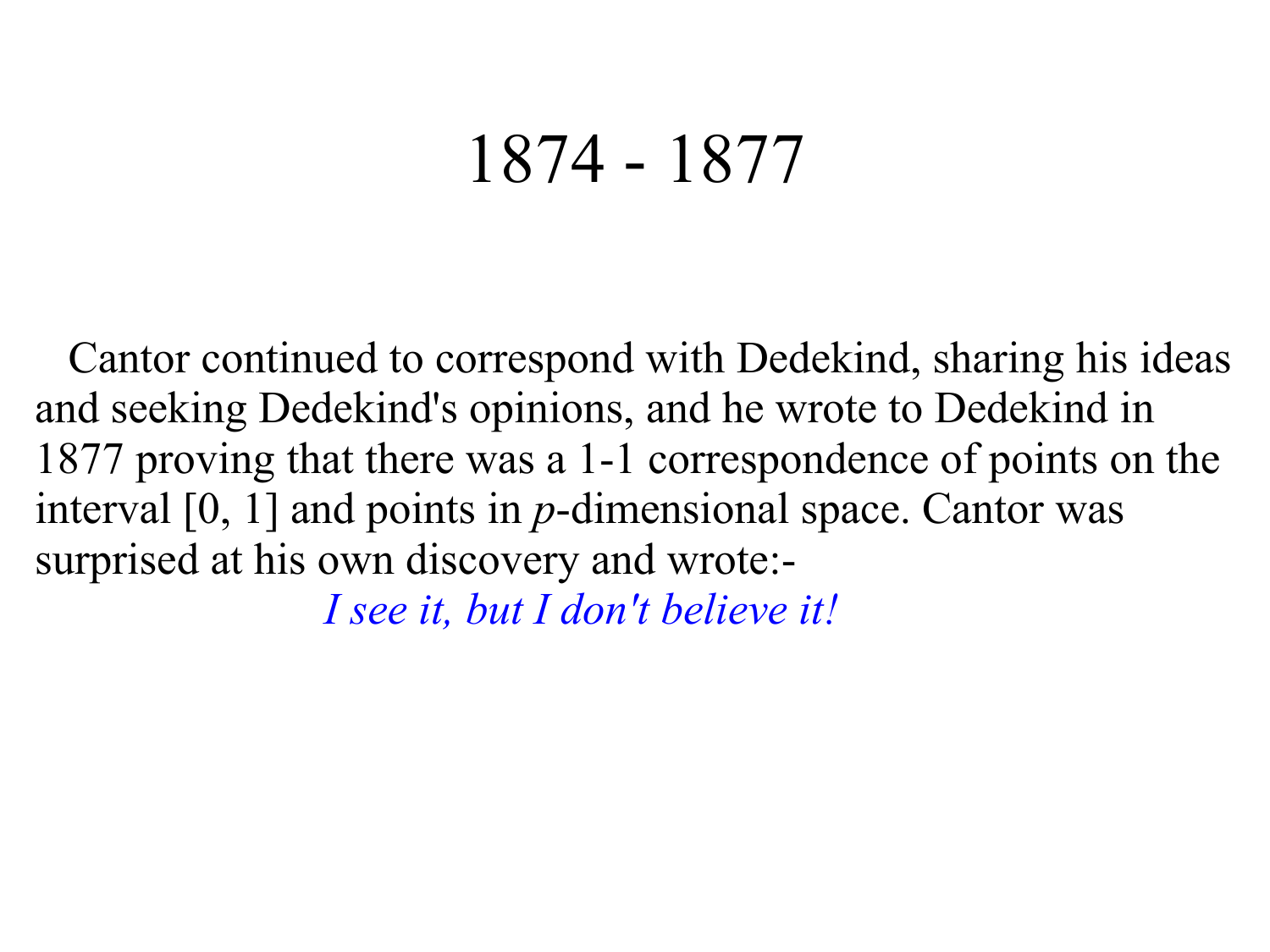# 1877

Of course this had implications for geometry and the notion of dimension of a space. A major paper on dimension which Cantor submitted to Crelle's *Journal* in 1877 was treated with suspicion by Kronecker, and only published after Dedekind intervened on Cantor's behalf. Cantor greatly resented Kronecker's opposition to his work and never submitted any further papers to Crelle's *Journal*.

The paper on dimension which appeared in Crelle's *Journal* in 1878 makes the concepts of 1-1 correspondence precise. The paper discusses denumerable sets. It studies sets of equal power, i.e. those sets which are in 1-1 correspondence with each other. Cantor also discussed the concept of dimension and stressed the fact that his correspondence between the interval [0,1] and the unit square was not a continuous map.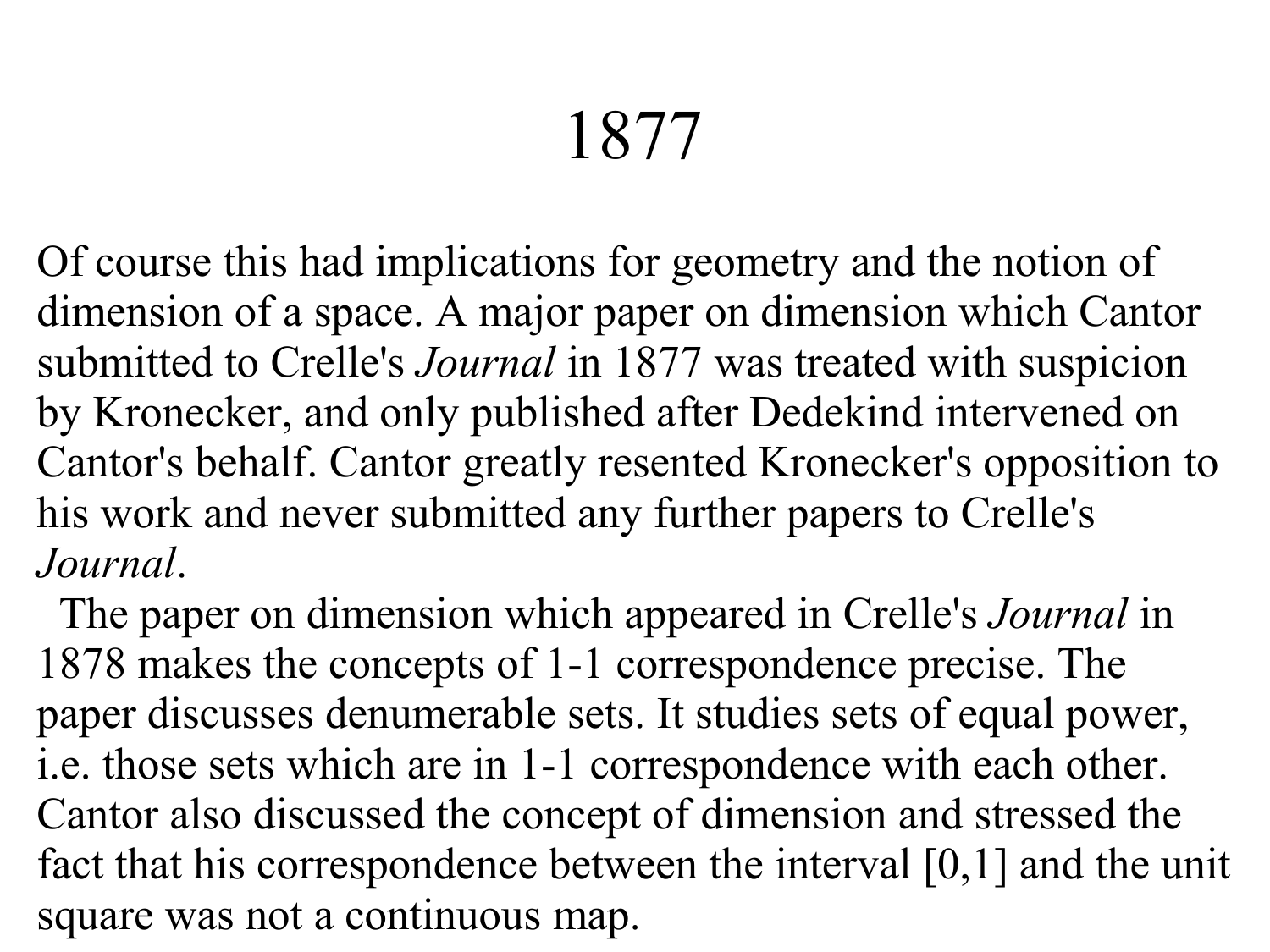# Dimension

Cantor's original "proof" of the equivalence of the set of points of a unit square and the points of the unit interval went like this: To each point of the unit square  $(x,y) = (0.a)$ 1 a 2 a 3 ..., 0.b 1 b 2 b 3 ...) associate the number  $z = 0.a$ 1 b 1 a 2 b 2 a 3 b 3 ... . This is easily seen to be a one-to-one function. However, as Dedekind pointed out to Cantor, it is not onto the interval [0,1]. The problem arises because of the non-uniqueness of the decimal representations. Cantor had chosen to take, when there were two representations for the same number, the form without repeating 0's (except for the number 0 itself). With this convention, a number like  $z = 0.12304050607...$  could never be obtained since it would come from  $x = 0.134567...$  and  $y = 0.200000$  ... and this last is a forbidden form. Cantor fixed the proof, but was unhappy about losing the simple formulation.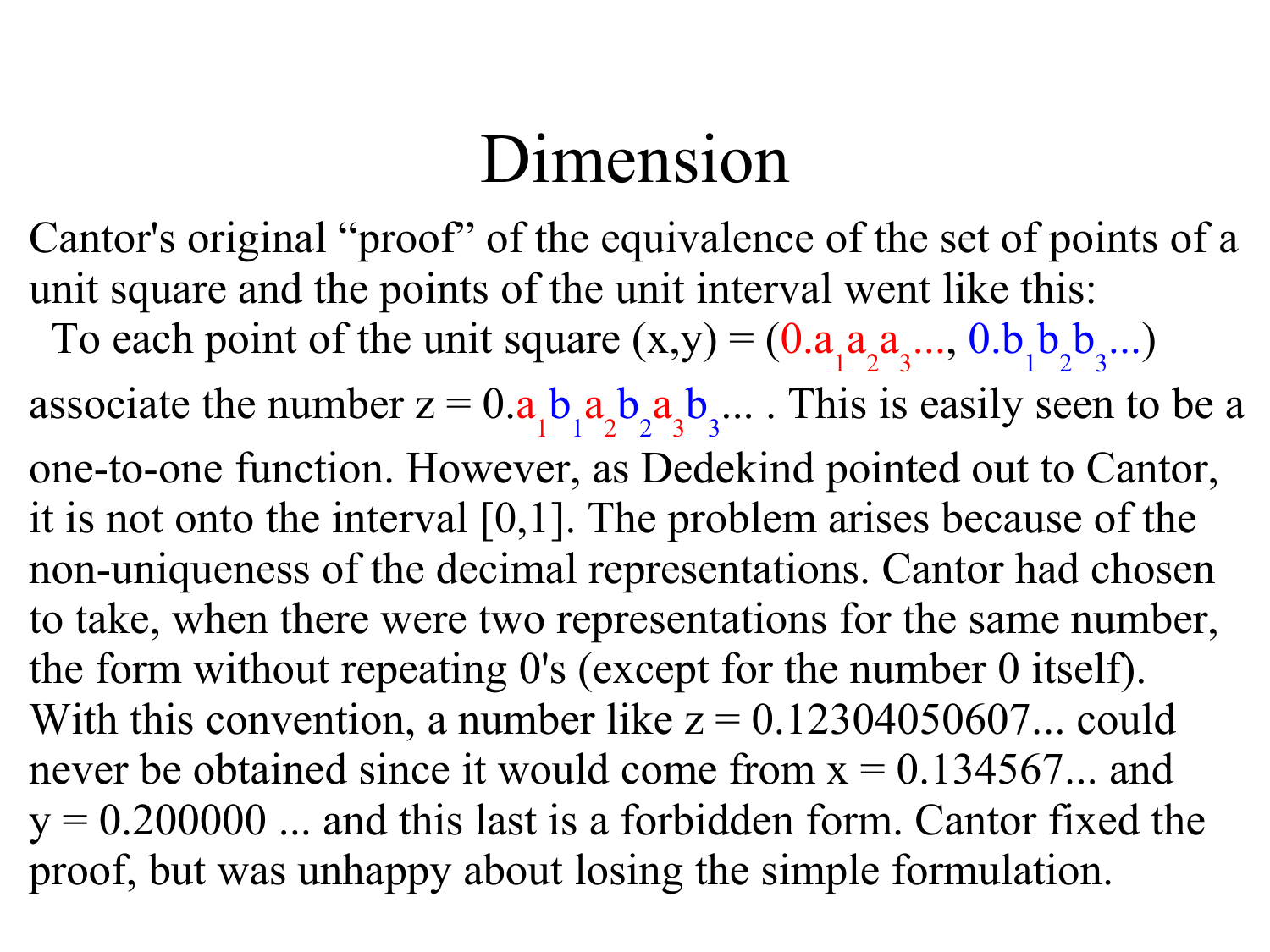#### Dimension

An easy fix (not due to Cantor) which keeps the simple spirit of the original, is to view the decimal expansions not as a sequence of digits, but rather as a sequence of "molecules" where a molecule consists of a nonzero digit and all the preceding 0's back to the previous nonzero digit. Thus, a number like

 $w = 0.12003000450600000789...$ 

would be broken up into molecules a 1  $= 1, a$ 2  $= 2$ , a 3  $= 003,$ 

$$
a_4 = 0004
$$
,  $a_5 = 5$ ,  $a_6 = 06$ ,  $a_7 = 000007$ ,  $a_8 = 8$  and  $a_9 = 9$ ...

With this idea, the troublesome number  $z = 0.12304050607...$ would come from  $x = 0.130507...$  and  $y = 0.20406...$ . The function is now a bijection.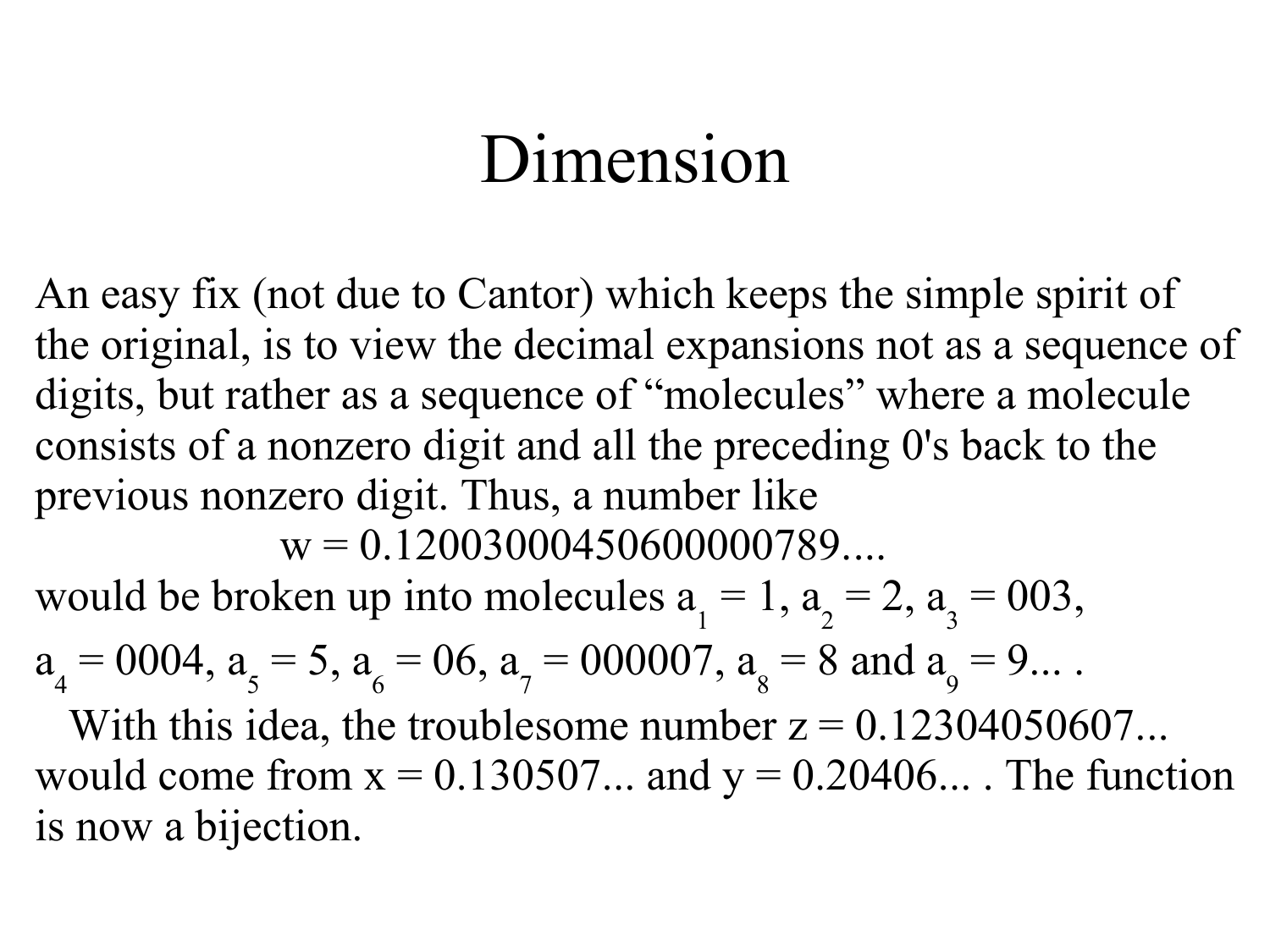# Dimension

Cantor clearly pointed out that the function used in this result was not a continuous one. He believed that there was a connection between continuity and dimension which was of a higher order than mere equivalence. Soon after the paper was published several mathematicians established that for dimensions no greater than 3, a continuous function between spaces of different dimensions could not be one-to-one. However, their arguments ran into difficulties for higher dimensions. Cantor reentered the fray with a paper in 1889 which contained a fallacious proof of the result for higher dimensions. The errors in this proof were not found for 20 years. The problems were subtle and it was generally accepted that Cantor had given a correct proof of the result, so the issue was considered settled for this interval.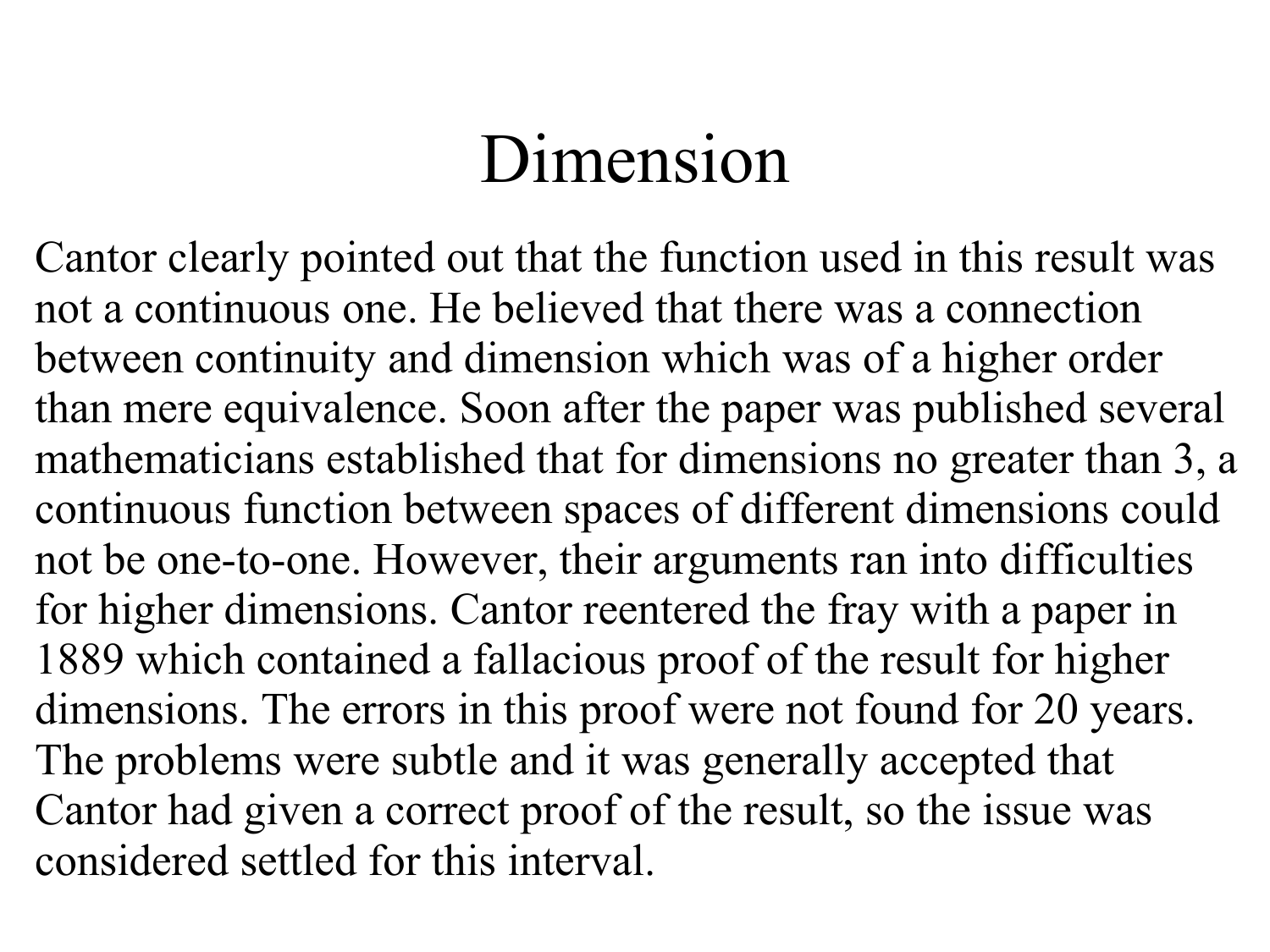#### 1879 - 1884



Between 1879 and 1884 Cantor published a series of six papers in *Mathematische Annalen* designed to provide a basic introduction to set theory. Klein may have had a major influence in having *Mathematische Annalen* published them. However there were a number of problems which occurred during these years which proved difficult for Cantor. Although he had been promoted to a full professor in 1879 on Heine's recommendation, Cantor had been hoping for a chair at a more prestigious university. His long standing correspondence with Schwarz ended in 1880 as opposition to Cantor's ideas continued to grow and Schwarz no longer supported the direction that Cantor's work was going. Then in October 1881 Heine died and a replacement was needed to fill the chair at Halle.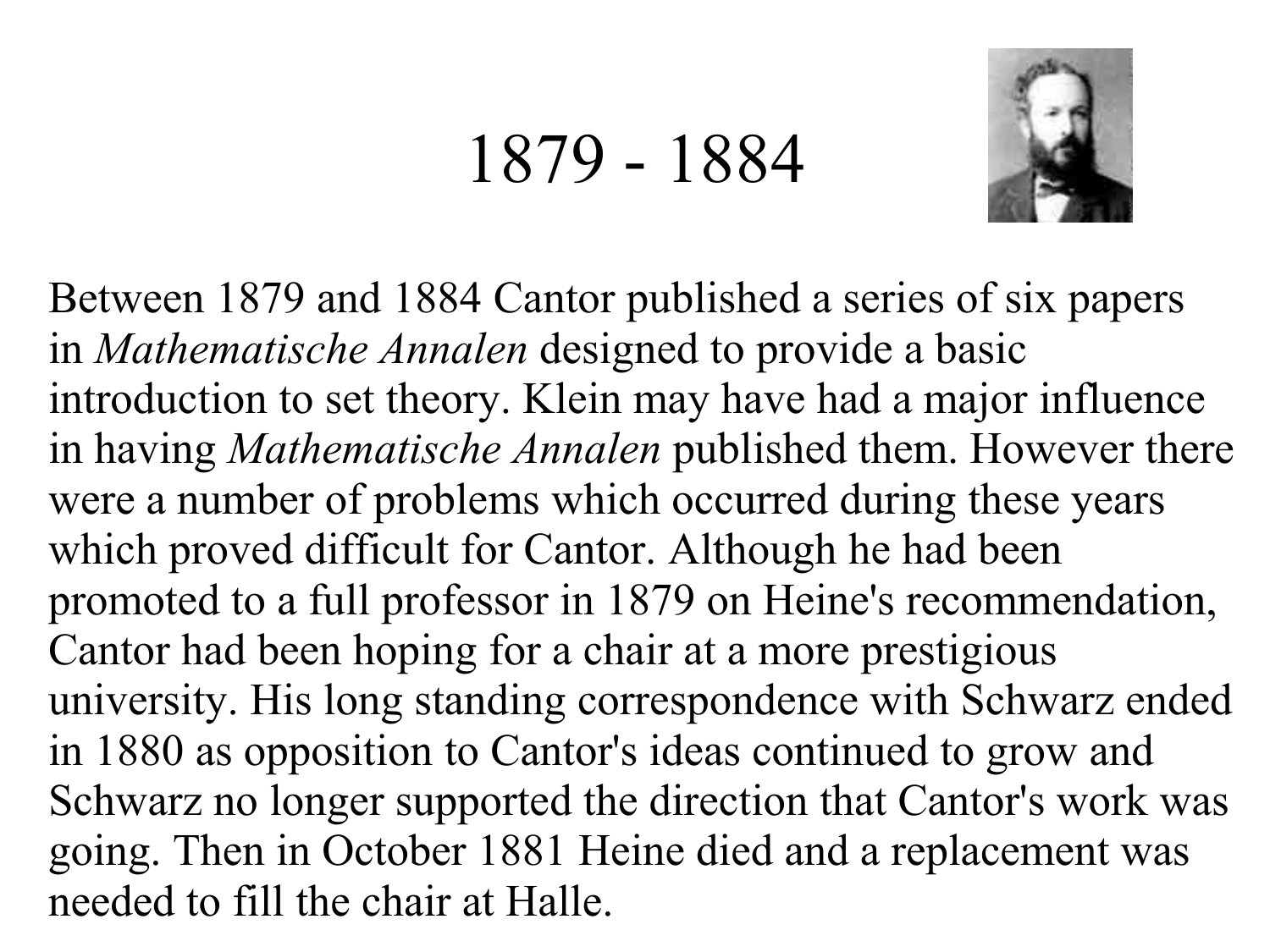#### 1879 - 1884



Cantor drew up a list of three mathematicians to fill Heine's chair and the list was approved. It placed Dedekind in first place, followed by Heinrich Weber and finally Mertens. It was certainly a severe blow to Cantor when Dedekind declined the offer in the early 1882, and the blow was only made worse by Heinrich Weber and then Mertens declining too. After a new list had been drawn up, Wangerin was appointed but he never formed a close relationship with Cantor. The rich mathematical correspondence between Cantor and Dedekind ended later in 1882.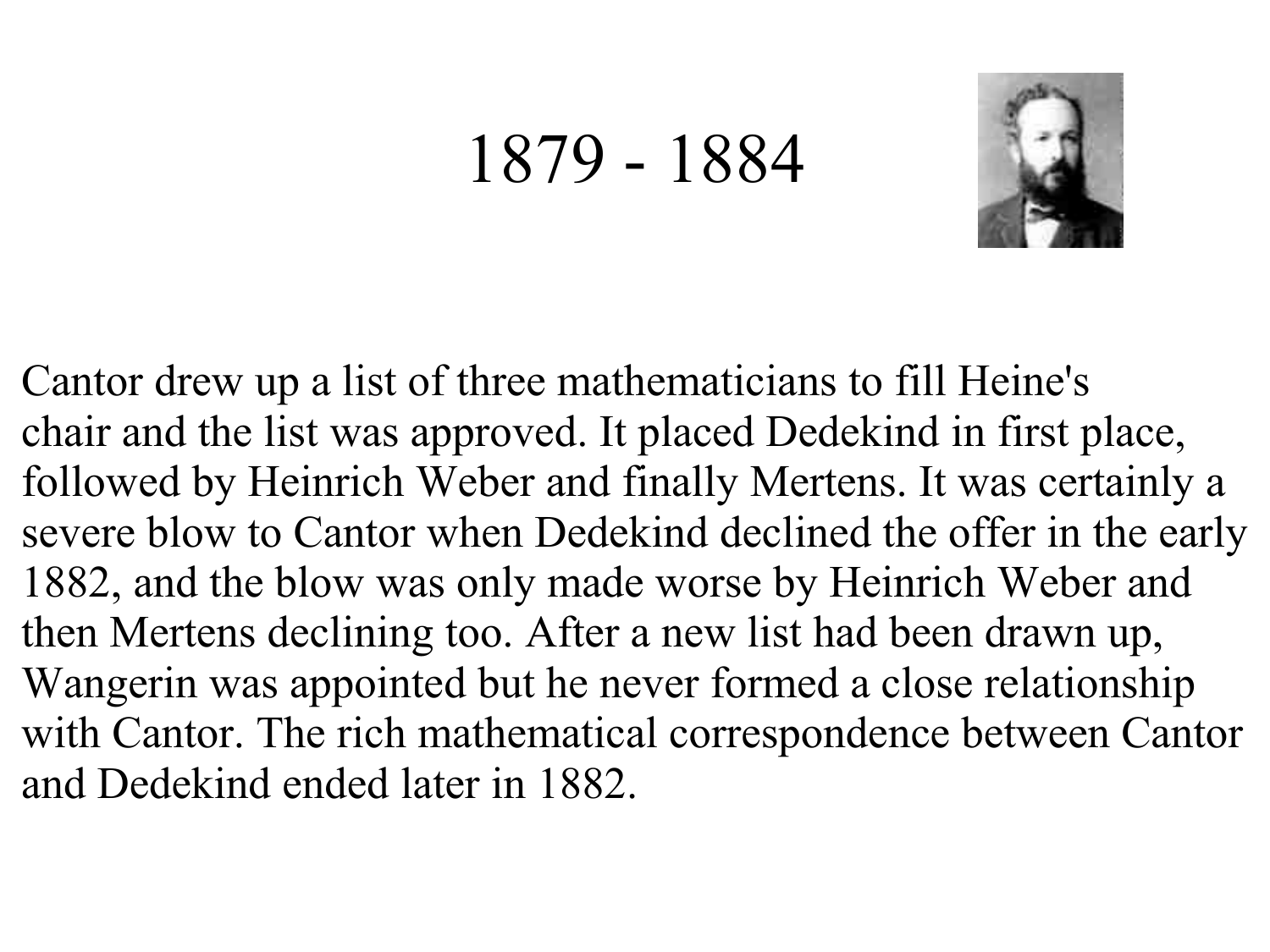# Grundlagen

Almost the same time as the Cantor-Dedekind correspondence ended, Cantor began another important correspondence with Mittag-Leffler. Soon Cantor was publishing in Mittag-Leffler's journal *Acta Mathematica* but his important series of six papers in *Mathematische Annalen* also continued to appear. The fifth paper in this series *Grundlagen einer allgemeinen Mannigfaltigkeitslehre* was also published as a separate monograph and was especially important for a number of reasons. Firstly Cantor realized that his theory of sets was not finding the acceptance that he had hoped and the *Grundlagen* was designed to reply to the criticisms. Secondly :-

*The major achievement of the Grundlagen was its presentation of the transfinite numbers as an autonomous and systematic extension of the natural numbers.*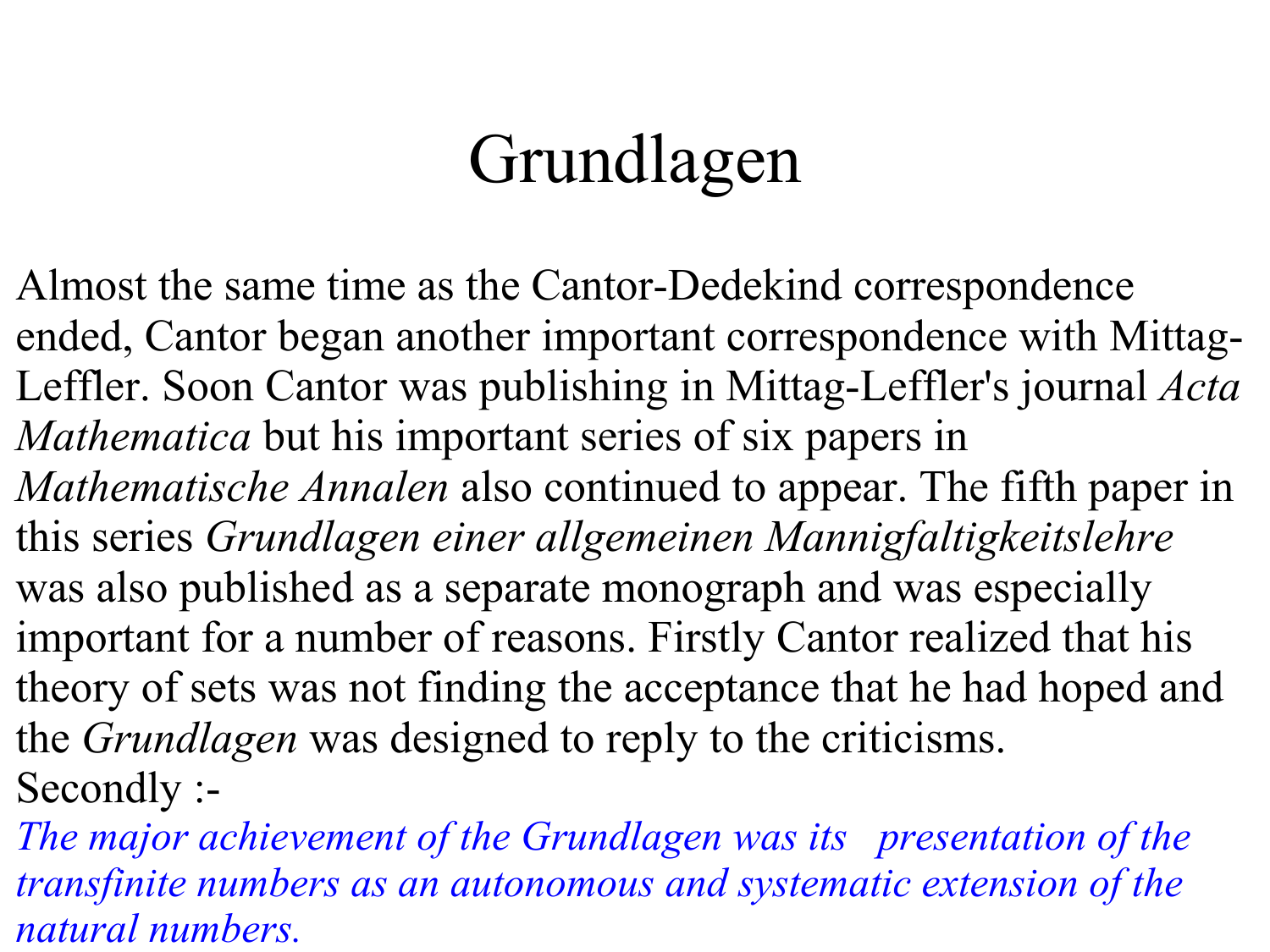#### Grundlagen

Cantor himself states quite clearly in the paper that he realises the strength of the opposition to his ideas:-

*... I realise that in this undertaking I place myself in a certain opposition to views widely held concerning the mathematical infinite and to opinions frequently defended on the nature of numbers.*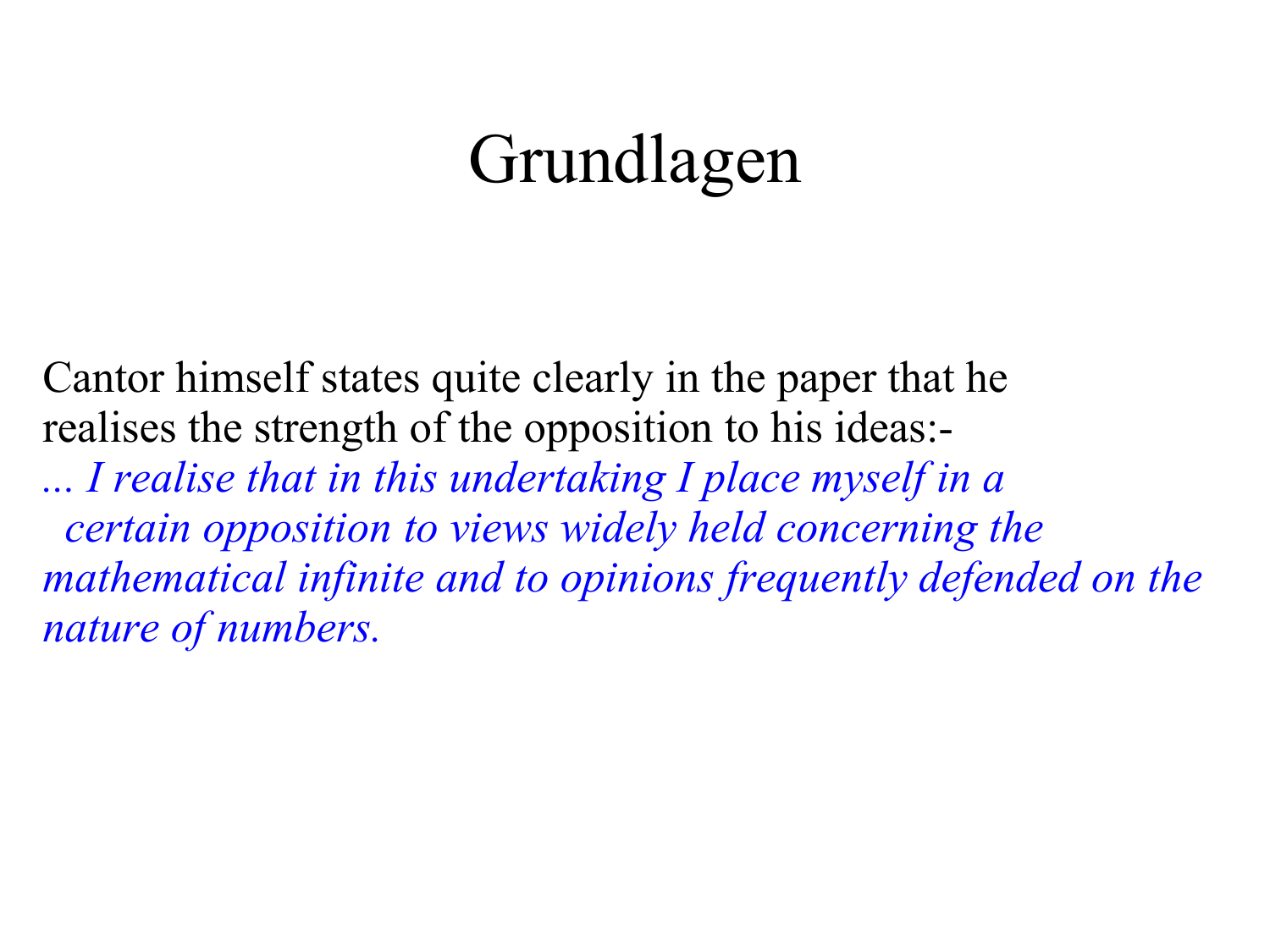In order to gain acceptance for his new ideas, Cantor had to ground them on concepts that were already familiar. He did this by using the concept of order.

A relation on a set is called a *partial order* if it is *reflexive*, *antisymmetric* and *transitive*. That is, if we use the symbol "≤" to denote the relation on the set X,

- 1)  $a \leq a$  for all  $a \in X$ ,
- 2) if  $a \leq b$  and  $b \leq a$  then  $a = b$  for all  $a,b \in X$ , and
- 3) if  $a \leq b$  and  $b \leq c$  then  $a \leq c$  for all  $a,b,c \in X$ .

Two partially ordered sets (*posets*) (X, ≤ 1 ) and  $(Y, \leq)$ 2 ) are *similar* if there exists a bijection f:  $X \rightarrow Y$  which preserves the order, x 1 ≤ 1 x 2 iff f(x 1  $) \leq$ 2 f(x 2 ). Such a function is called a *similarity*.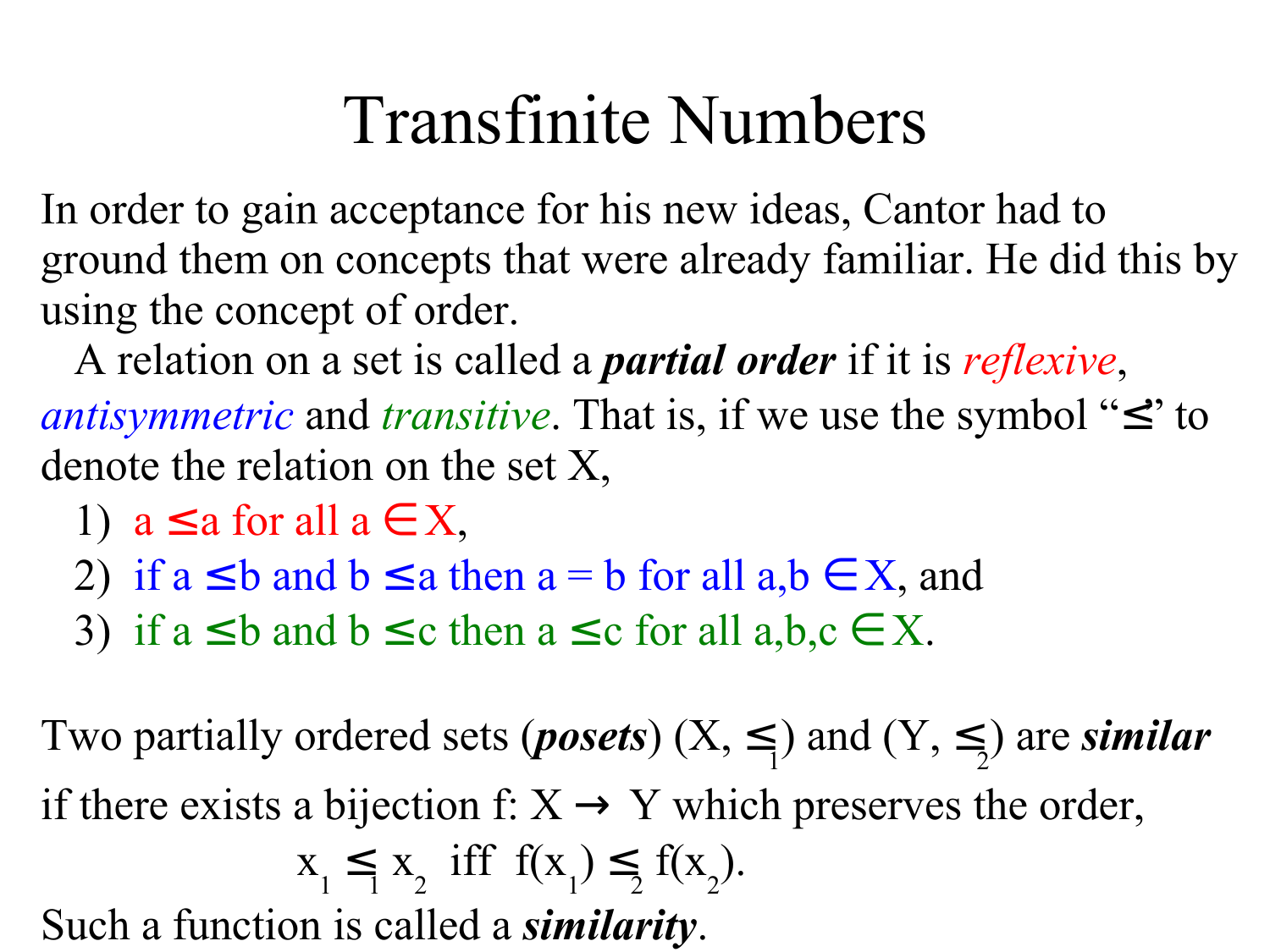Similarity of posets is an equivalence relation on any set of posets, and the equivalence classes are called *order types*.

In order to show that two posets are not of the same order type, we often make use of the obvious fact that two similar sets either both have a first (last) element or neither does. Thus, the equivalent sets  $\mathbb{N} = 1,2,3,...$ > and  $\mathbb{N}^* = 1,3,2,1$ > are not similar and so do not have the same order type. The order type of  $\mathbb{N} = 1, 2, 3, \ldots >$  is denoted by  $\omega$ .

Finite sets of the same size all have the same order type, so for them the concept of order type does not refine the idea of equivalence. Thus, we use the size of the finite set to denote both its cardinality and its order type. So,  $A = 3,5,2,1$  has order type 4.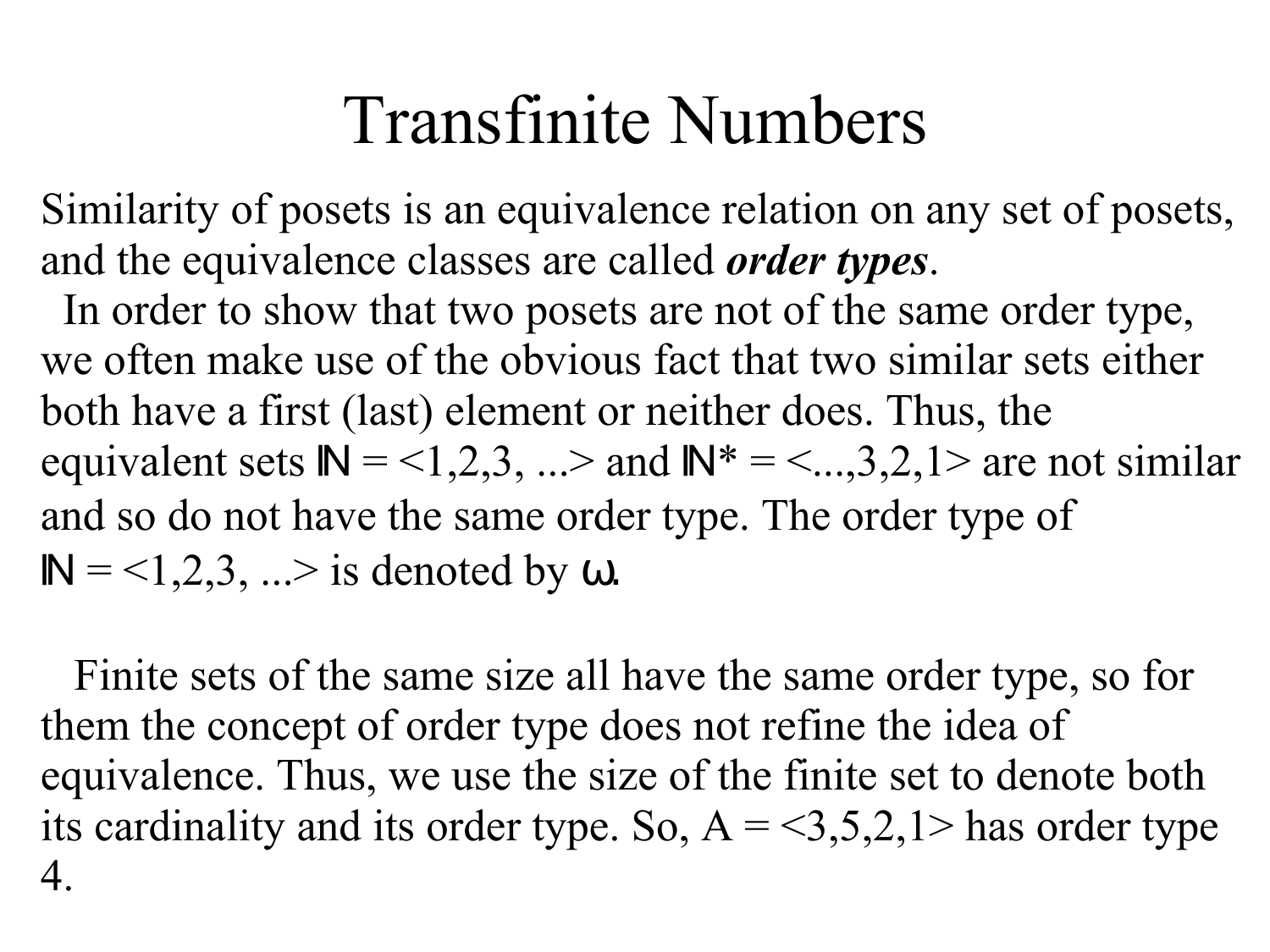A poset is *well-ordered* iff every non-empty subset has a first element. The natural numbers with their usual ordering is a wellordered set. The reals with their usual ordering are not wellordered.  $\mathbb{N}^* = \langle ... , 3, 2, 1 \rangle$  is not well-ordered.

If a poset is well-ordered, then all the posets with the same order type are also well-ordered. Thus, the following definition is not ambiguous. We define the order type of a well-ordered set to be an *ordinal number*.

As every finite set (with any ordering) is well-ordered, every natural number n is an ordinal number. We also have that  $\omega$  is an ordinal number which is not a natural number.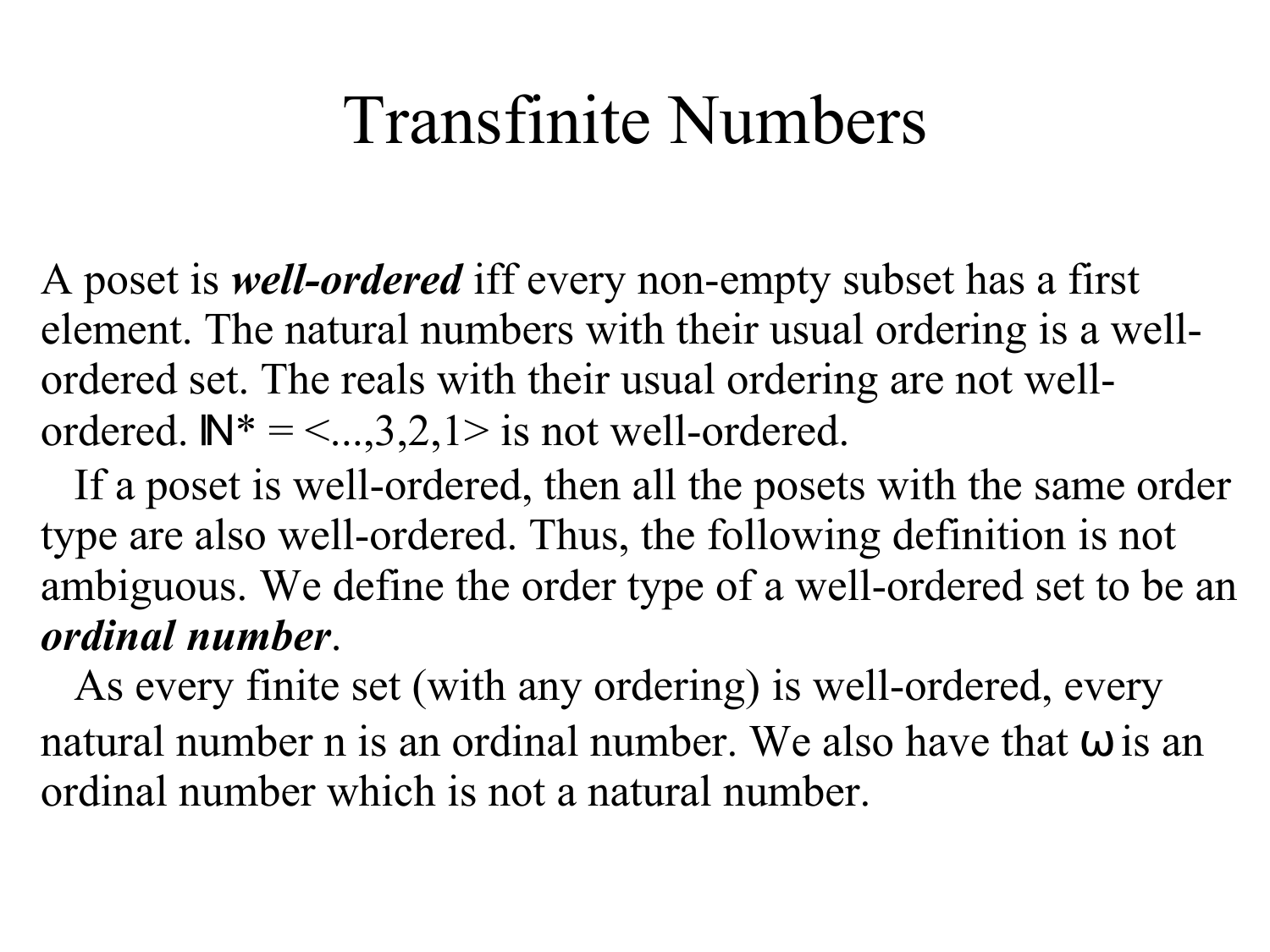Ordinal numbers can be added and multiplied (also subtracted and divided – but these operations are more difficult to define and we won't go there).

If α and β are ordinal numbers, the sum  $\alpha + \beta$  is the order type of the well-ordered set  $\langle A; B \rangle$  where A is some set of order type  $\alpha$ and B some disjoint set of order type  $\beta$ , and the notation  $\langle A;B\rangle$ means that every element of the set B is greater than every element of the set A.

Thus,  $1 + \omega$  is the order type of the poset <0; 1,2,3,...>, and this is clearly  $\omega$  (i.e.,  $1 + \omega = \omega$ ). On the other hand,  $\omega + 1$  would be the order type of the poset  $\leq 1,2,3,...; 0$  and this is not  $\omega$ , since it has a last element. This example shows that addition of ordinal numbers is not generally commutative. As another example,  $\omega + \omega$ would be the order type of  $\leq 1,3,5,...$ ; 2,4,6, ...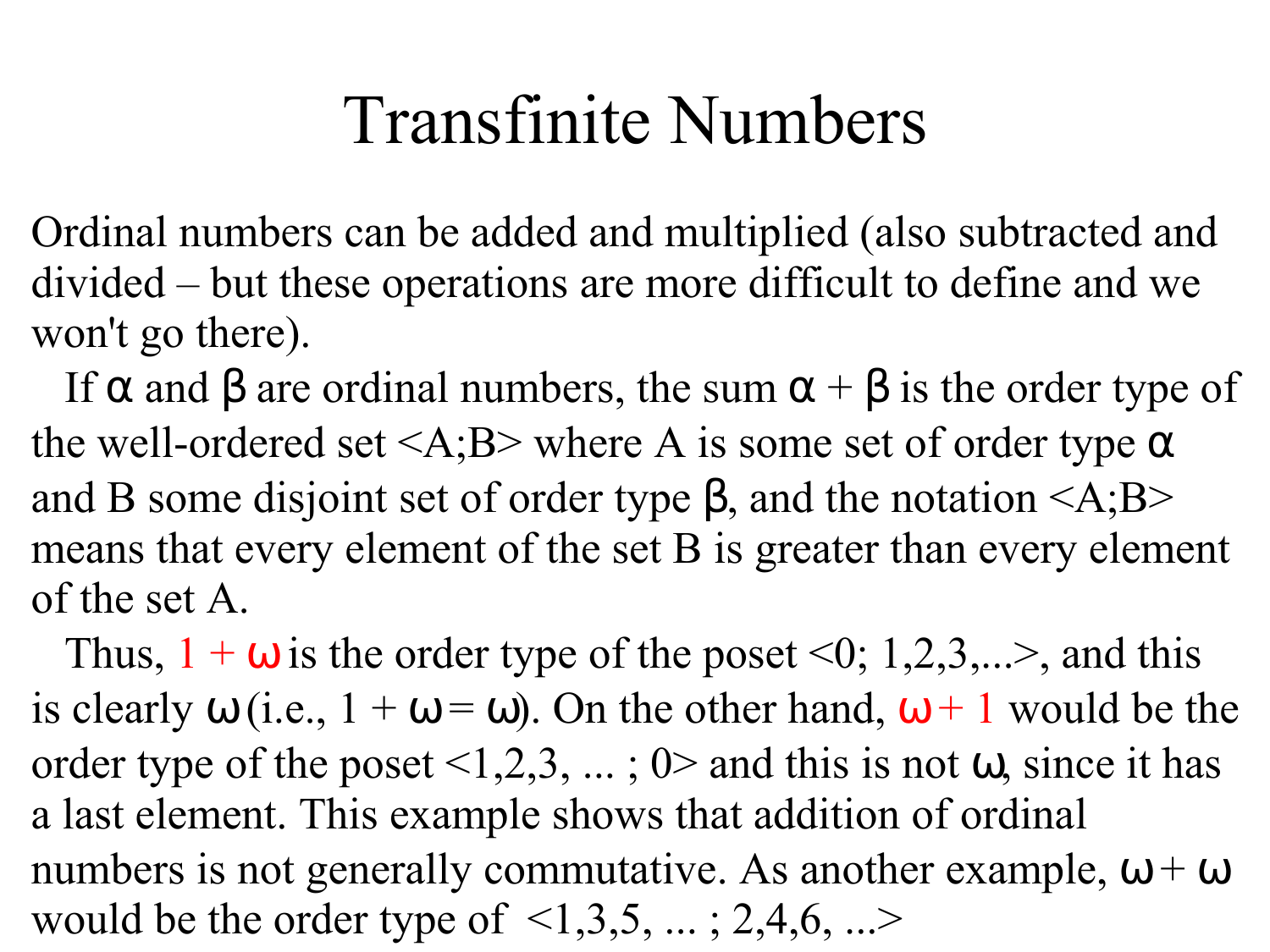If  $\alpha$  and  $\beta$  are ordinal numbers, the product  $\alpha\beta$  is the order type of the well-ordered set B $\times$ A where A is some set of order type  $\alpha$ and B some set of order type β, and the ordered pairs of B×A are ordered lexicographically (dictionary order).

Thus,  $2\omega$  is the order type of the poset we construct from the sets A =  $\langle a,b \rangle$  and B =  $\langle 1,2,3,... \rangle$ , that is  $\langle (1,a),(1,b),(2,a),(2,b),(3,a),$  $(3,b), \ldots$  and this is  $\omega$  (i.e.,  $2\omega = \omega$ ). On the other hand,  $\omega^2$  is the order type of the poset  $\leq (a,1),(a,2),(a,3), \ldots$ ; (b,1),(b,2),(b,3) and this is  $\omega + \omega$ . This example shows that multiplication of ordinal numbers is also not generally commutative.

Since exponentiation is repeated multiplication, we have for example  $\omega^2 = \omega \omega = \omega + \omega + \omega + ...$  A set of this order type is:  $\langle 1,2,3,...; 1/2, 3/2, 5/2,...; 1/3, 2/3, 4/3,...;... \rangle$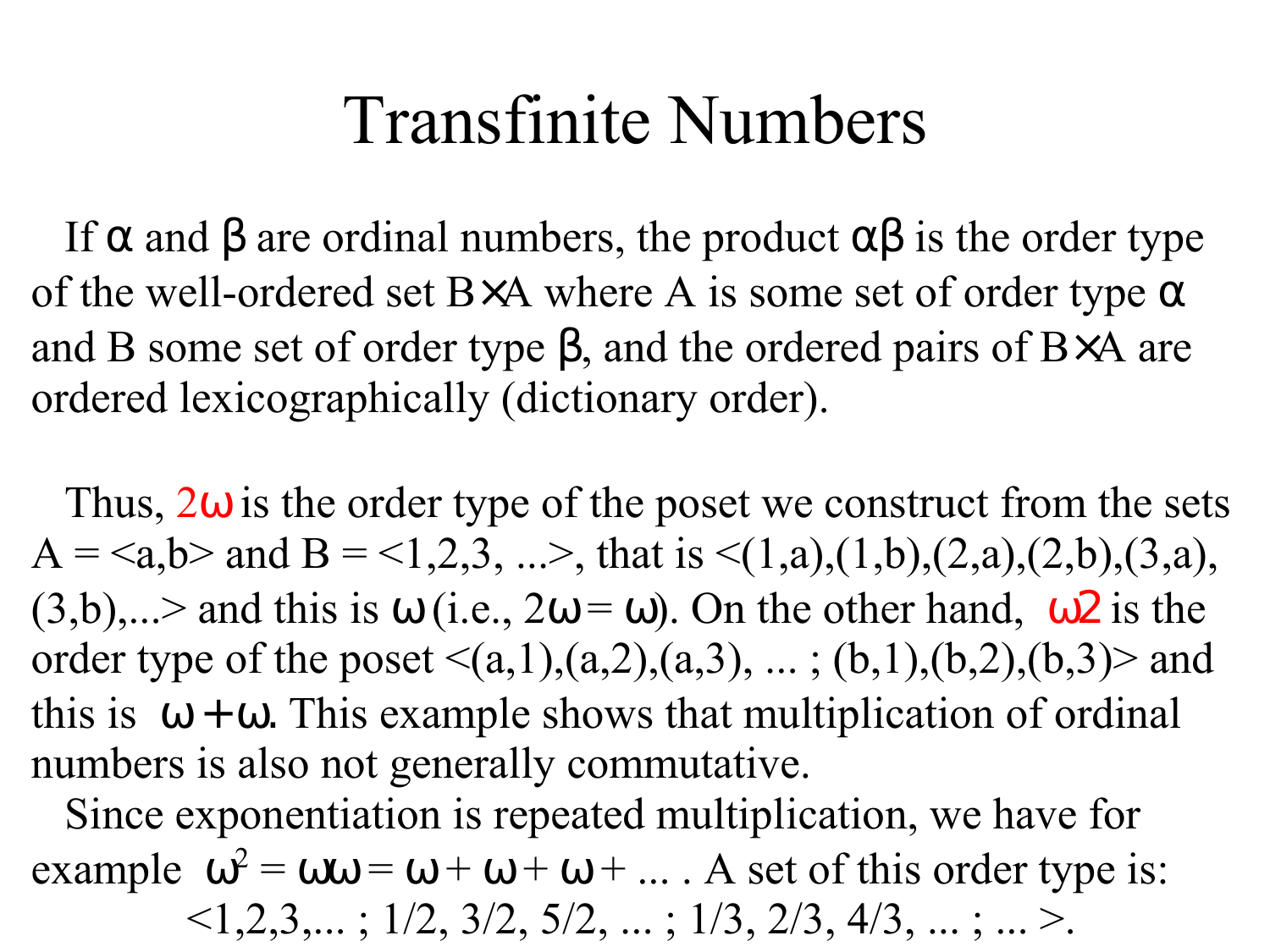Although ordinal numbers do not satisfy all the familiar arithmetic properties, both addition and multiplication are associative and the left (but not the right) distributive law of multiplication over addition holds.

It is natural to introduce a partial order on ordinal numbers, by defining  $\alpha \leq \beta$  iff A is similar to a subset of B where  $\alpha$  is the ordinal number of A and β the ordinal number of B.

With this definition of partial order, it can be shown that:

**Theorem**: *Every set of ordinal numbers is a well-ordered set.*

Consequently, any set of ordinal numbers **has** an ordinal number. Moreover, it can be shown that every ordinal number **is** the ordinal number of the set of all ordinal numbers which precede it.

For finite ordinals, this just says that the ordinal number of  $\leq 0,1,2,..., n-1$  is n. But it also says that  $\omega + 1$  is the ordinal number of the set  $\le 0, 1, 2, ...$ ,  $\omega$ .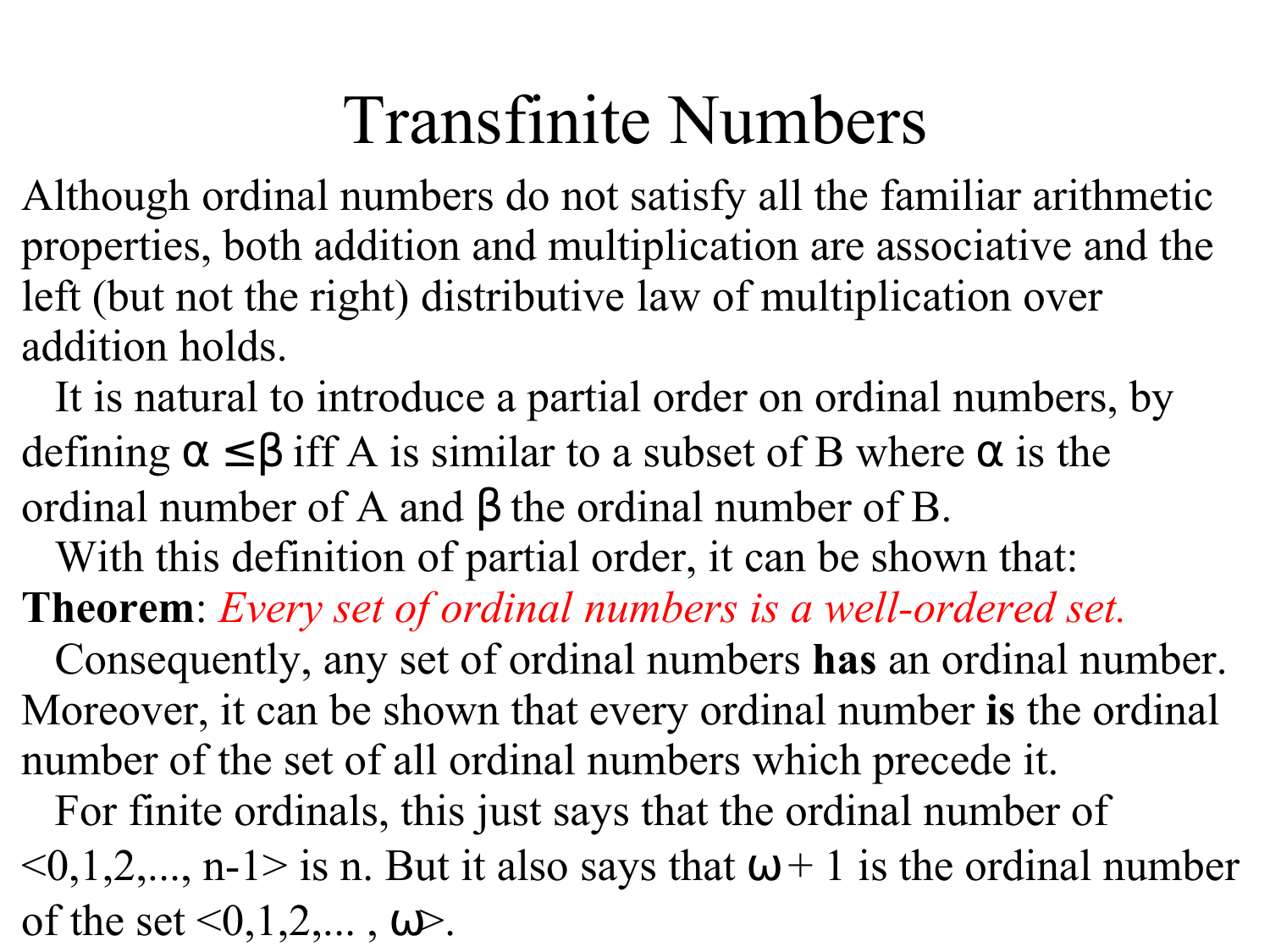It should now be clear that  $\omega$  is the smallest ordinal number which is not finite. It's definition as the order type of the well ordered natural numbers, does not require any preconceived idea of infinity, and it forces one to view the natural numbers as a "complete" set.

These transfinite numbers that Cantor had firmly established the existence of, could now be used to further investigate the concept of power (cardinality) of a set that he had earlier introduced.

We should mention a result which was not yet available to Cantor.

**Well-Ordering Theorem** (Zermelo, 1906) : Every set can be wellordered.

This result is logically equivalent to the Axiom of Choice, but it does say that any set has at least one associated ordinal number.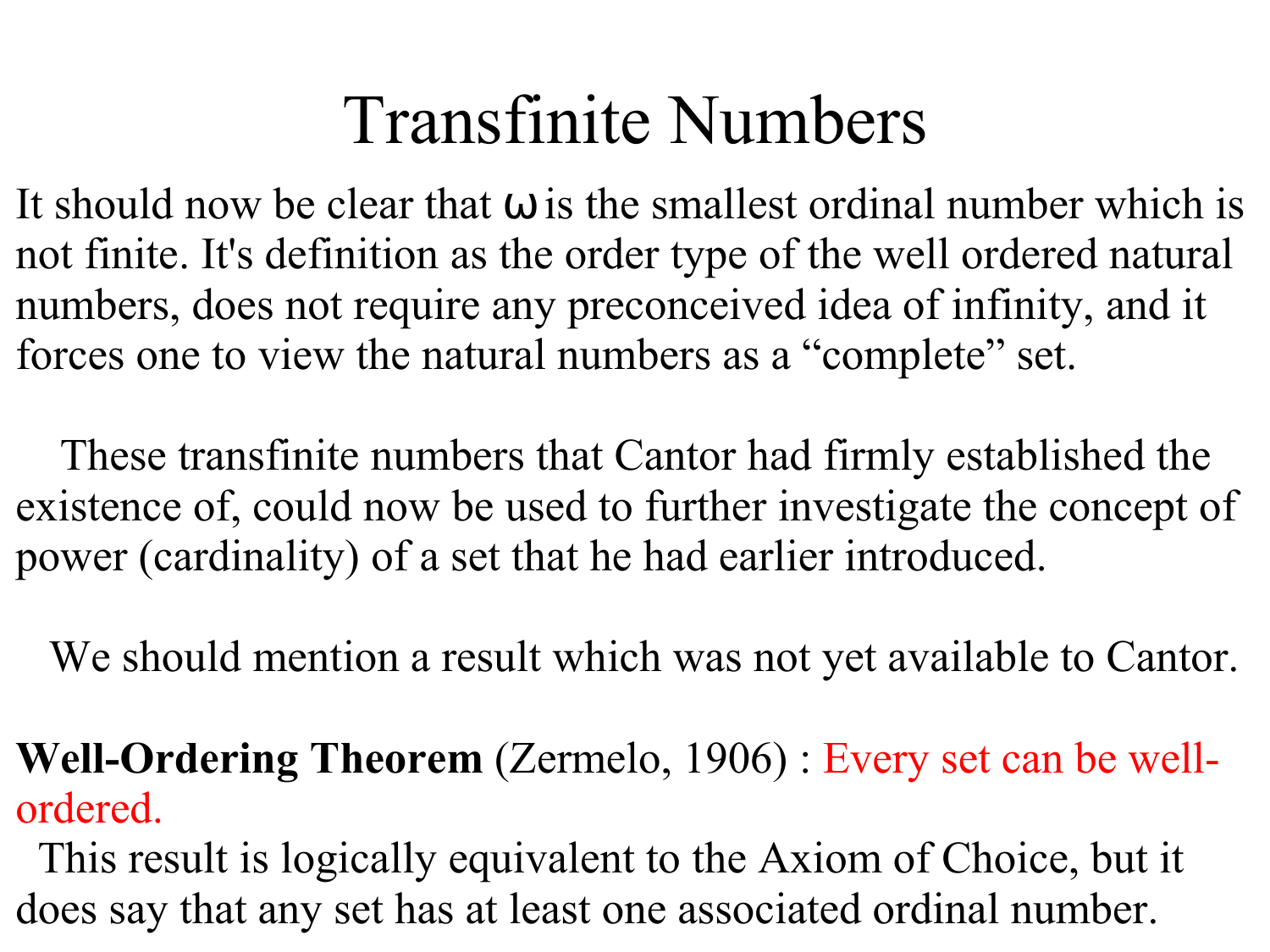## Depression

At the end of May 1884 Cantor had the first recorded attack of depression. He recovered after a few weeks but now seemed less confident. He wrote to Mittag-Leffler at the end of June :-

*... I don't know when I shall return to the continuation of my scientific work. At the moment I can do absolutely nothing with it, and limit myself to the most necessary duty of my lectures; how much happier I would be to be scientifically active, if only I had the necessary mental freshness.* At one time it was thought that his depression was caused by mathematical worries and as a result of difficulties of his relationship with Kronecker in particular. Recently, however, a better understanding of mental illness has meant that we can now be certain that Cantor's mathematical worries and his difficult relationships were greatly magnified by his depression but were not its cause.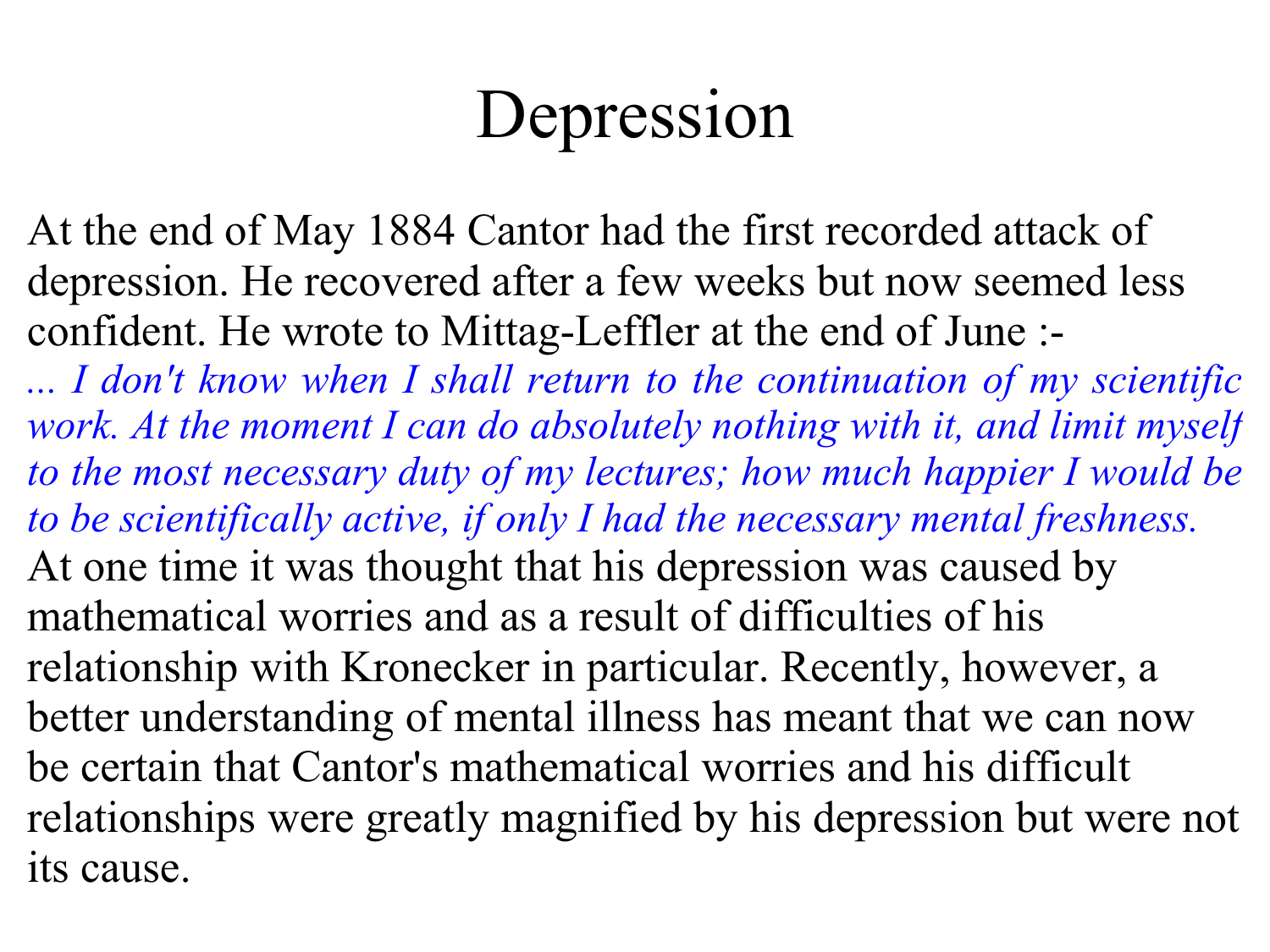# Depression

...Cantor was often misunderstood, not only by his contemporaries, but by later biographers and historians as well. ... In his own day Cantor was regarded as an eccentric, if exciting, man, who apparently stimulated interest wherever he went, particularly among younger mathematicians. But it was the mathematician and historian E.T. Bell who popularized the portrait of a man whose problems and insecurities stemmed from Freudian antagonisms with his father and whose relationship with his archrival Leopold Kronecker was exacerbated because both men were Jewish ["There is no more vicious academic hatred than that of one Jew for another when they disagree on purely scientific matters. When two intellectual Jews fall out they disagree all over, throw reserve to the dogs, and do everything in their power to cut one anothers' throats or stab one another in the back" - Bell (1939)] ... Equally unreliable are Bell's assertions about Cantor's mental illness.

- Dauben, *Georg Cantor*, 1979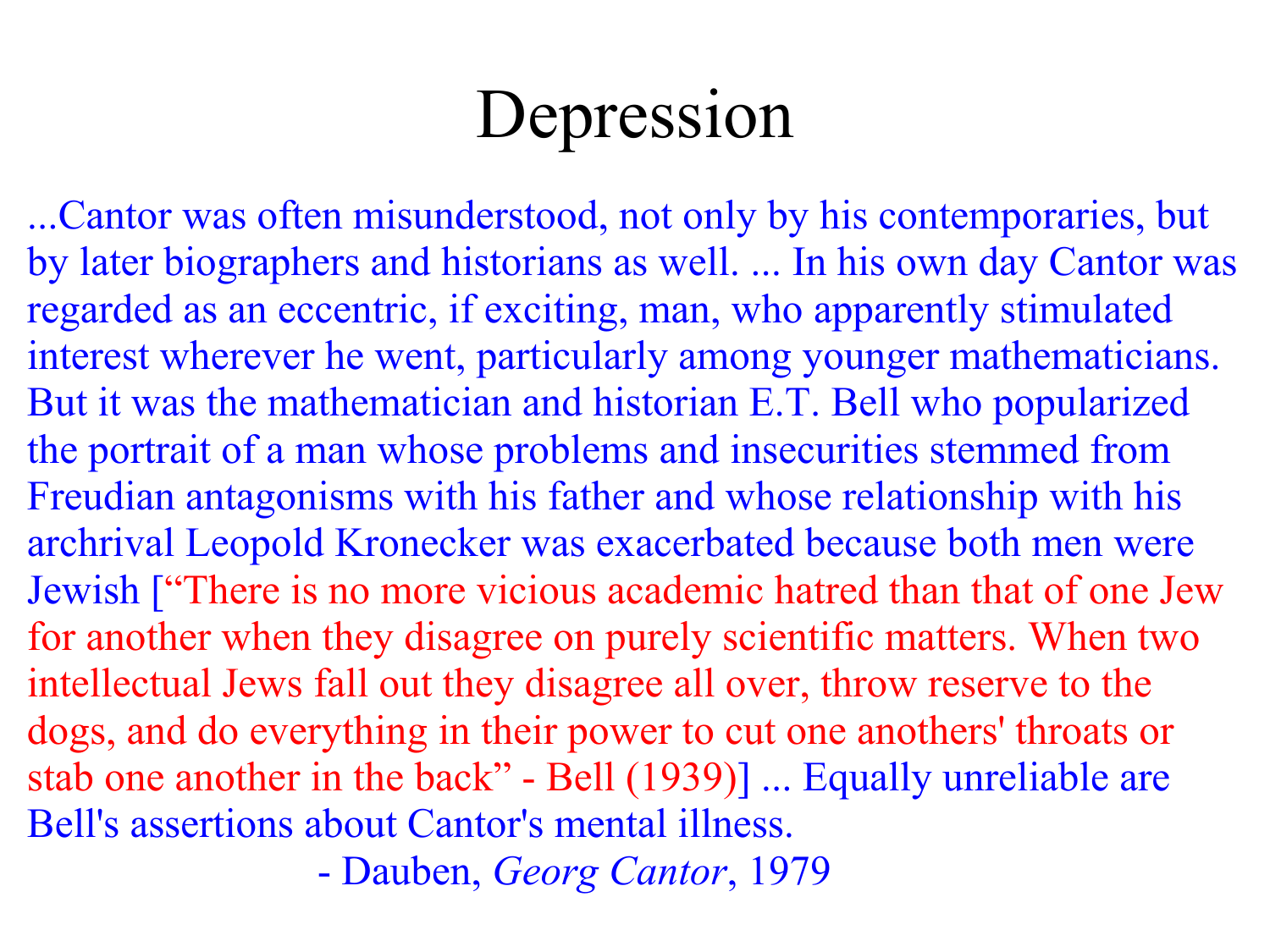#### Reconciliation

After this mental illness of 1884 :-

*... he took a holiday in his favourite Harz mountains and for some reason decided to try to reconcile himself with Kronecker. Kronecker accepted the gesture, but it must have been difficult for both of them to forget their enmities and the philosophical disagreements between them remained unaffected.* Mathematical worries began to trouble Cantor at this time, in particular he began to worry that he could not prove the continuum hypothesis, namely that the order of infinity of the real numbers was the next after that of the natural numbers. In fact he thought he had proved it false, then the next day found his mistake. Again he thought he had proved it true only again to quickly find his error.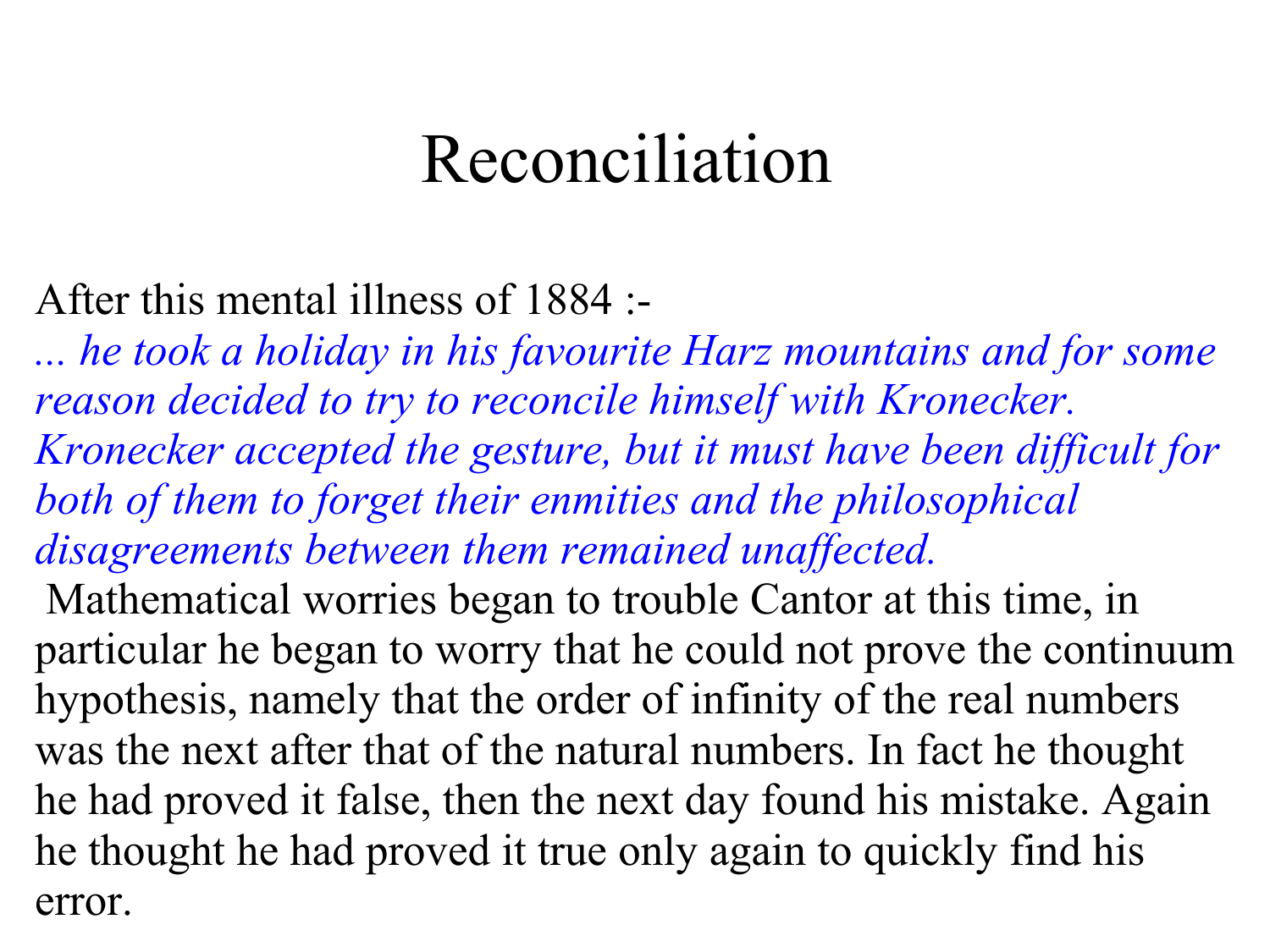# 1885



All was not going well in other ways too, for in 1885 Mittag-Leffler persuaded Cantor to withdraw one of his papers from *Acta Mathematica* when it had reached the proof stage because he thought it "*... about one hundred years too soon*". Cantor joked about it but was clearly hurt:-

*Had Mittag-Leffler had his way, I should have to wait until the year* 1984*, which to me seemed too great a demand! ... But of course I never want to know anything again about Acta Mathematica.*

Mittag-Leffler meant this as a kindness but it does show a lack of appreciation of the importance of Cantor's work. The correspondence between Mittag-Leffler and Cantor all but stopped shortly after this event and the flood of new ideas which had led to Cantor's rapid development of set theory over about 12 years seems to have almost stopped.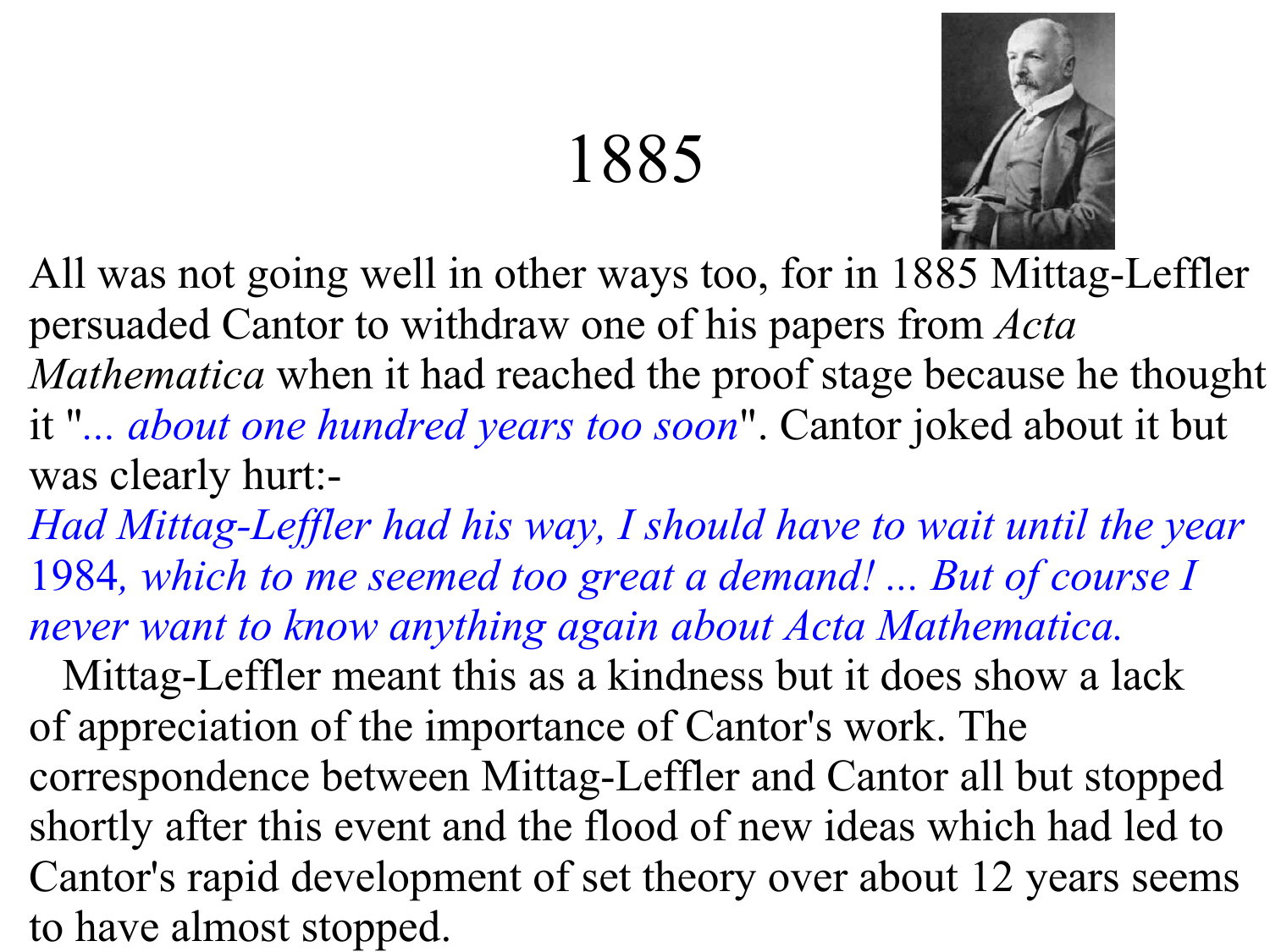# Philosophy



In 1886 Cantor bought a fine new house on Händelstrasse, a street named after the German composer Handel. Before the end of the year a son was born, completing his family of six children. He turned from the mathematical development of set theory towards two new directions, firstly discussing the philosophical aspects of his theory with many philosophers (he published these letters in 1888) and secondly taking over after Clebsch's death his idea of founding the *Deutsche Mathematiker-Vereinigung* which he achieved in 1890. Cantor chaired the first meeting of the Association in Halle in September 1891, and despite the bitter antagonism between himself and Kronecker, Cantor invited Kronecker to address the first meeting.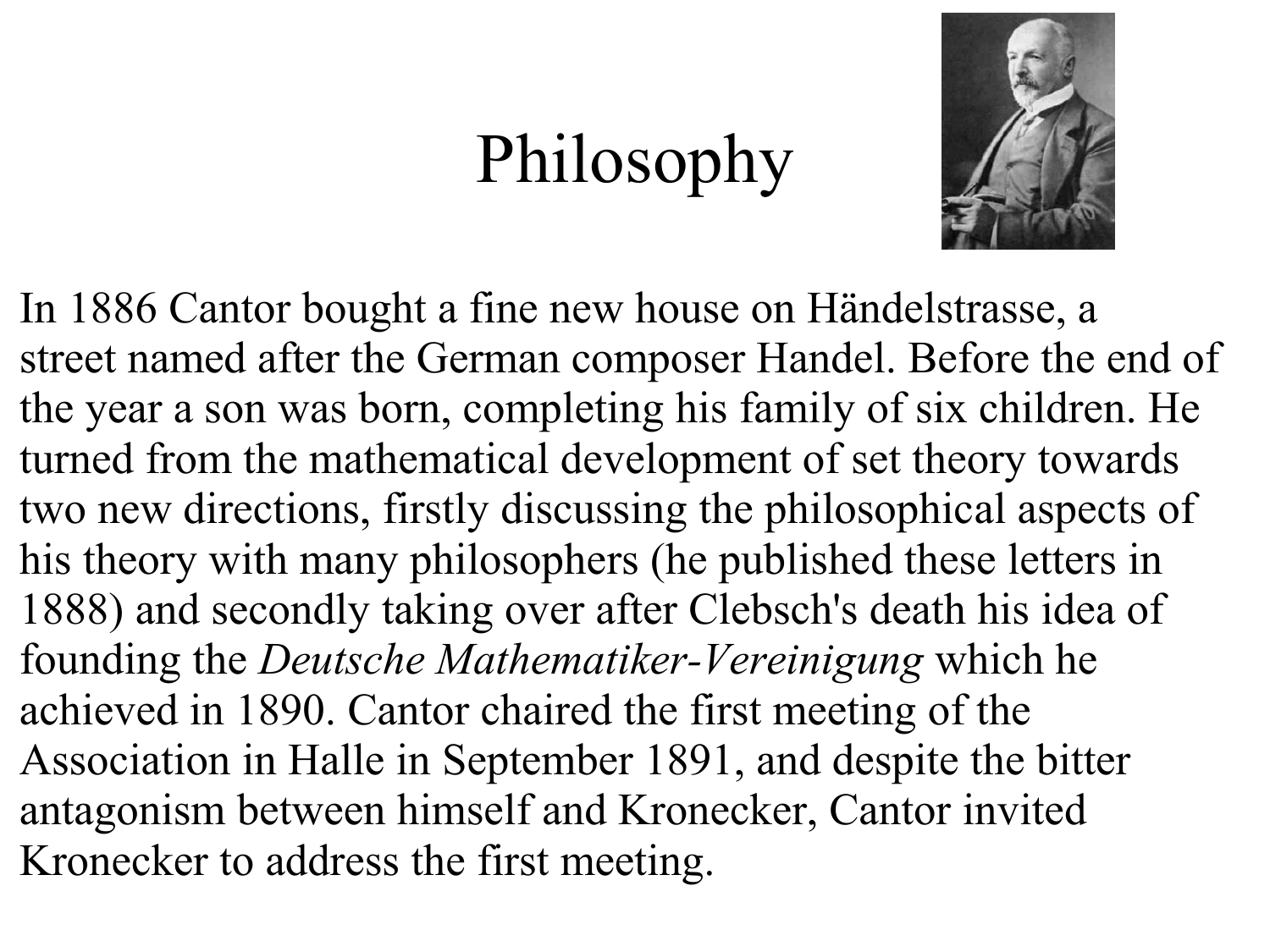#### 1893



Kronecker never addressed the meeting, however, since his wife was seriously injured in a climbing accident in the late summer and died shortly afterwards. Cantor was elected president of the Deutsche Mathematiker-Vereinigung at the first meeting and held this post until 1893. He helped to organise the meeting of the Association held in Munich in September 1893, but he took ill again before the meeting and could not attend.

Cantor published a rather strange paper in 1894 which listed the way that all even numbers up to 1000 could be written as the sum of two primes. Since a verification of Goldbach's conjecture up to 10000 had been done 40 years before, it is likely that this strange paper says more about Cantor's state of mind than it does about Goldbach's conjecture.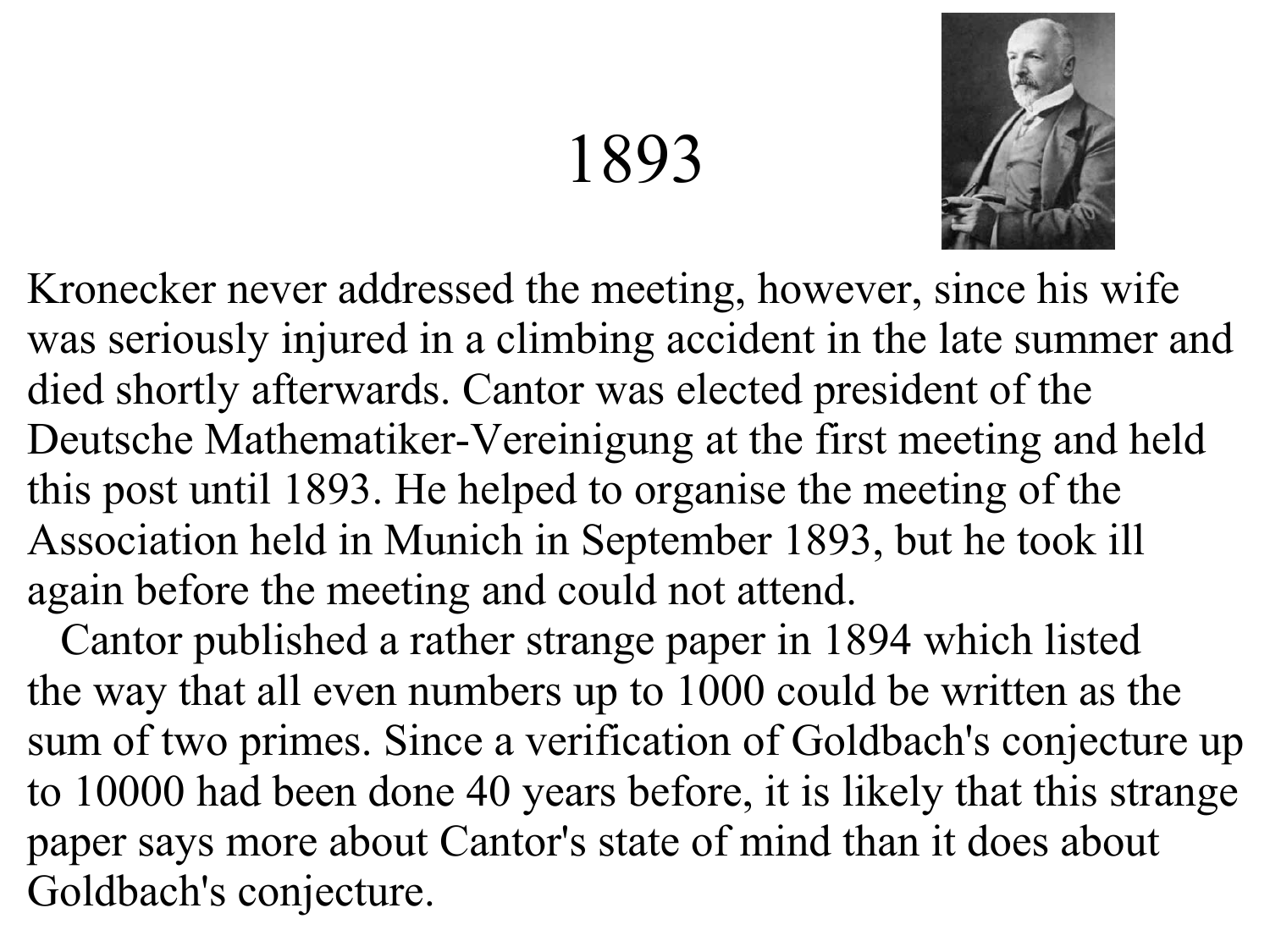#### Beiträge



His last major papers on set theory, *Beiträge zur Begründung der transfiniten Mengenlehre* Part I and Part II appeared in 1895 and 1897, again in *Mathematische Annalen* under Klein's editorship, and are fine surveys of transfinite arithmetic. The rather long gap between the two papers is due to the fact that although Cantor finished writing the second part six months after the first part was published, he hoped to include a proof of the continuum hypothesis in the second part. However, it was not to be.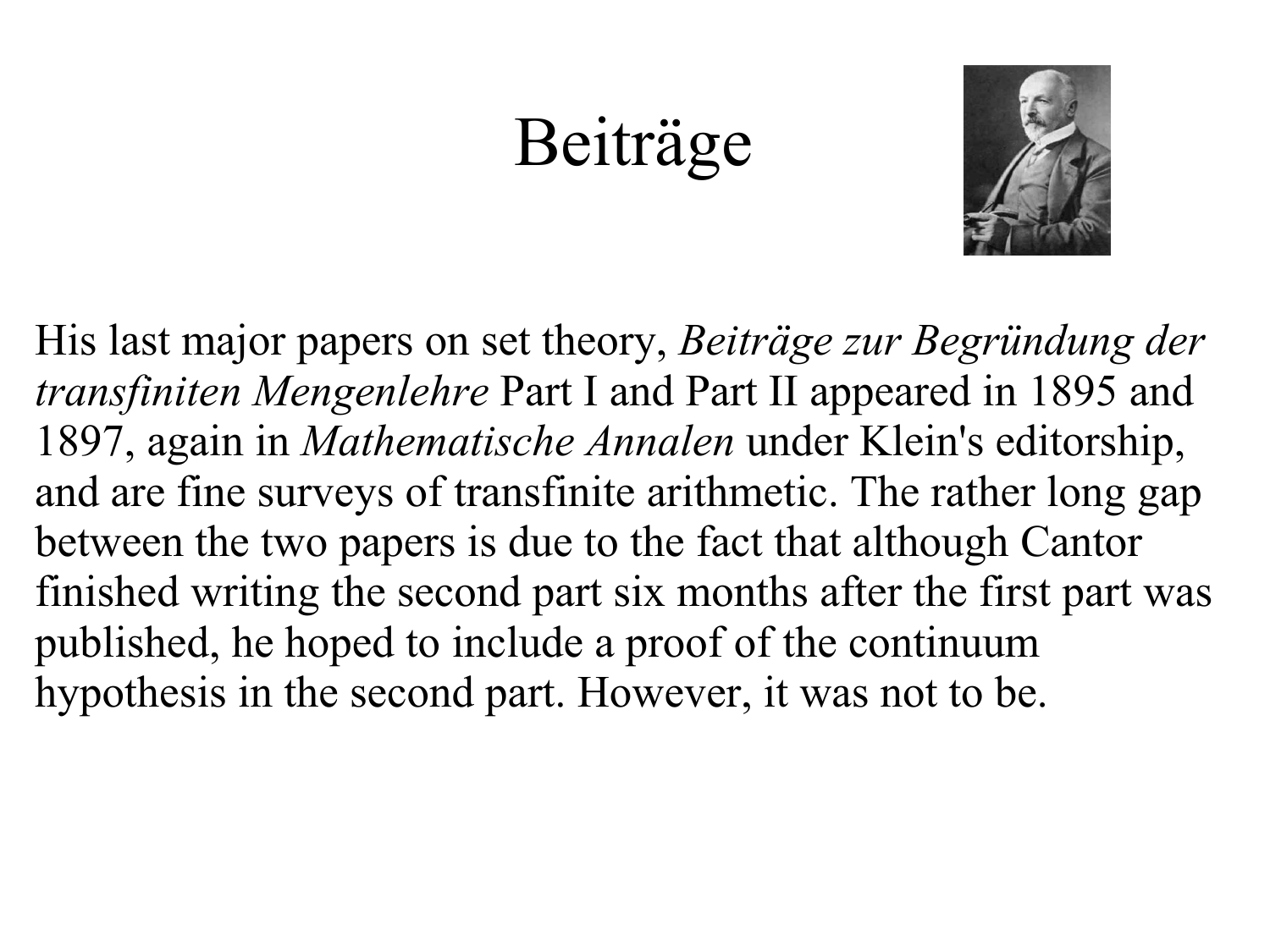Although these papers can be called surveys, they are really much more than that. Cantor reworks, generalizes and simplifies all of his previous work on set theory and the transfinite numbers.

Cantor starts Part I with his definition of a set :-

 *By a "set" we mean any collection M into a whole of definite, distinct objects* m *(which are called the "elements" of M) of our perception or of our thought.*

He then goes on to revisit the concept of the power of a set which now takes on the characteristics of a transfinite number, similar to, but different from the ordinal numbers.

*We call the "power" or "cardinal number" of M that general concept which is derived from the set M by the help of our active powers of thought. The concept is abstracted from the character of the various elements* m *and from the order in which they occur in M.*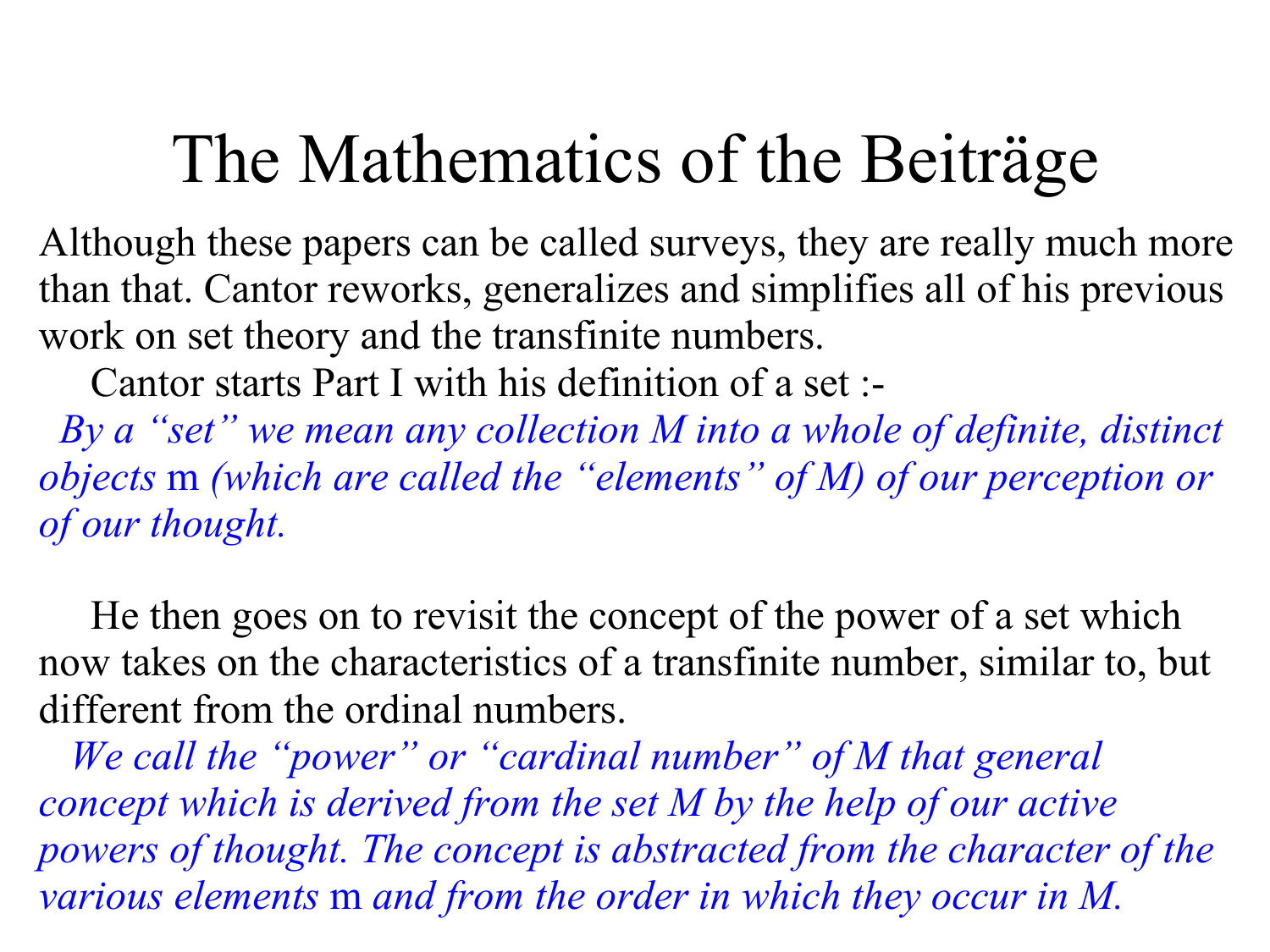When Cantor finally decided that the transfinite cardinal numbers (the powers of infinite sets) required a separate notation of their own, he felt that all the usual alphabets, the familiar Greek or Roman letters, were too widely used for other purposes. His new numbers deserved something unique. He was always careful about the selection of notation, and it was to be expected that he would make the best choice possible in picking a new symbol for one of the most important concepts of his set theory. Not wishing to invent a new symbol himself, he chose the aleph  $(\aleph)$ , the first letter of the Hebrew alphabet. The choice was especially clever, as he was happy to admit, since the Hebrew aleph also represents the number 1, and the transfinite numbers, as cardinal numbers, were themselves infinite units. In addition, as the first letter of an alphabet, the aleph could be taken to represent new beginnings, and he certainly believed that his theory represented a new beginning for mathematics.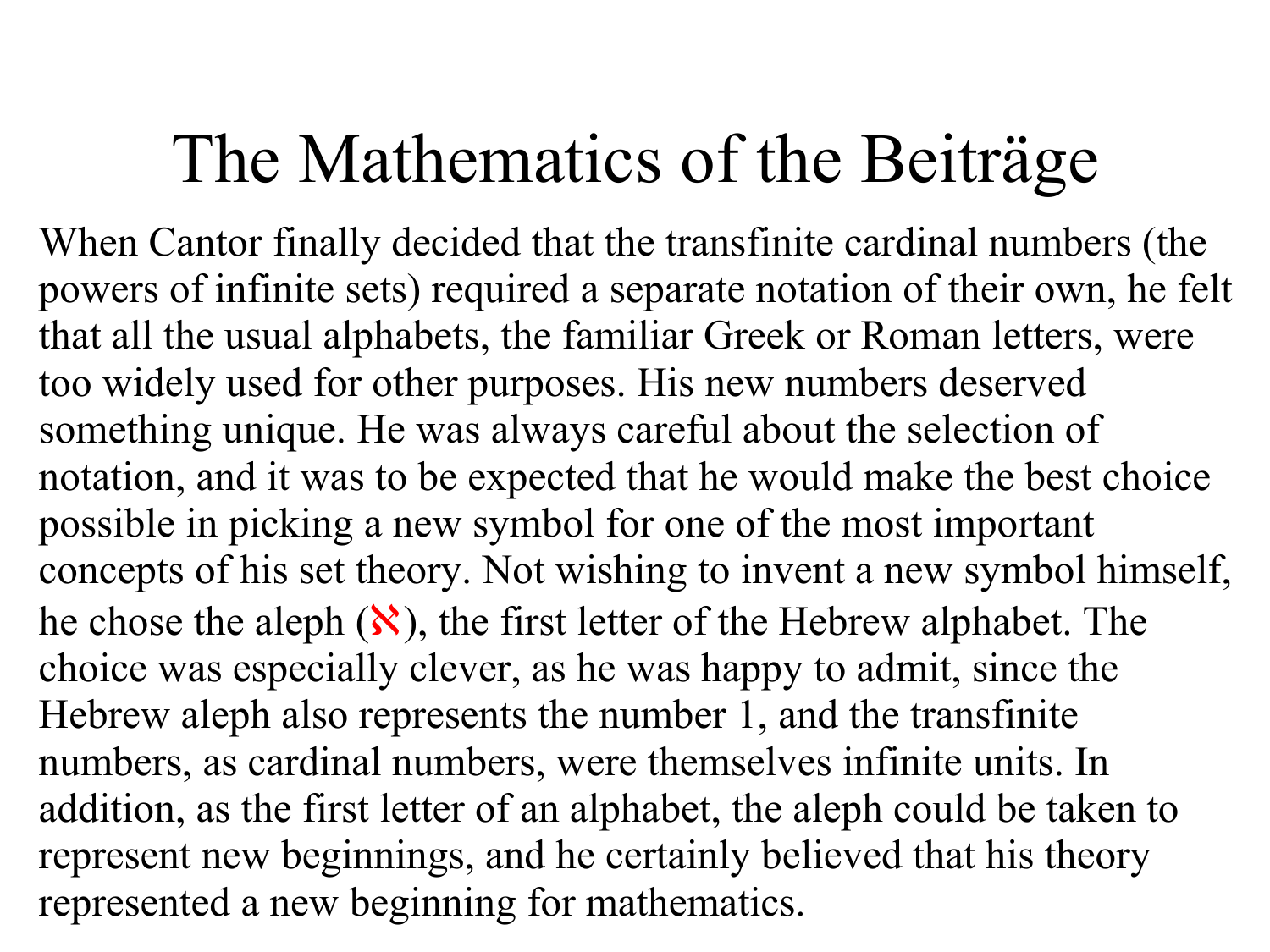The cardinal number of finite sets is the number of elements in that set, so these are just the natural numbers. The cardinal number of the set IN of all natural numbers, the smallest transfinite cardinal number, is  $\aleph_{_0}$ .

 Cantor goes on to show how to add and multiply cardinal numbers in a manner completely analogous to the methods used for ordinal numbers. Cardinal numbers can also be compared.

If a and b are cardinal numbers then we define  $a \leq b$  iff there exists a one-to-one function from a set A with cardinal number a to a set B with cardinal number b, and  $a < b$  if  $a \le b$  and there is no bijection between the sets.

 Cantor defines exponentiation of cardinal numbers in general, and as a special case of that, for cardinal number  $\alpha$ ,  $2^{\alpha}$  will be the cardinal number of the power set (the set of all subsets) of a set A with cardinal number a.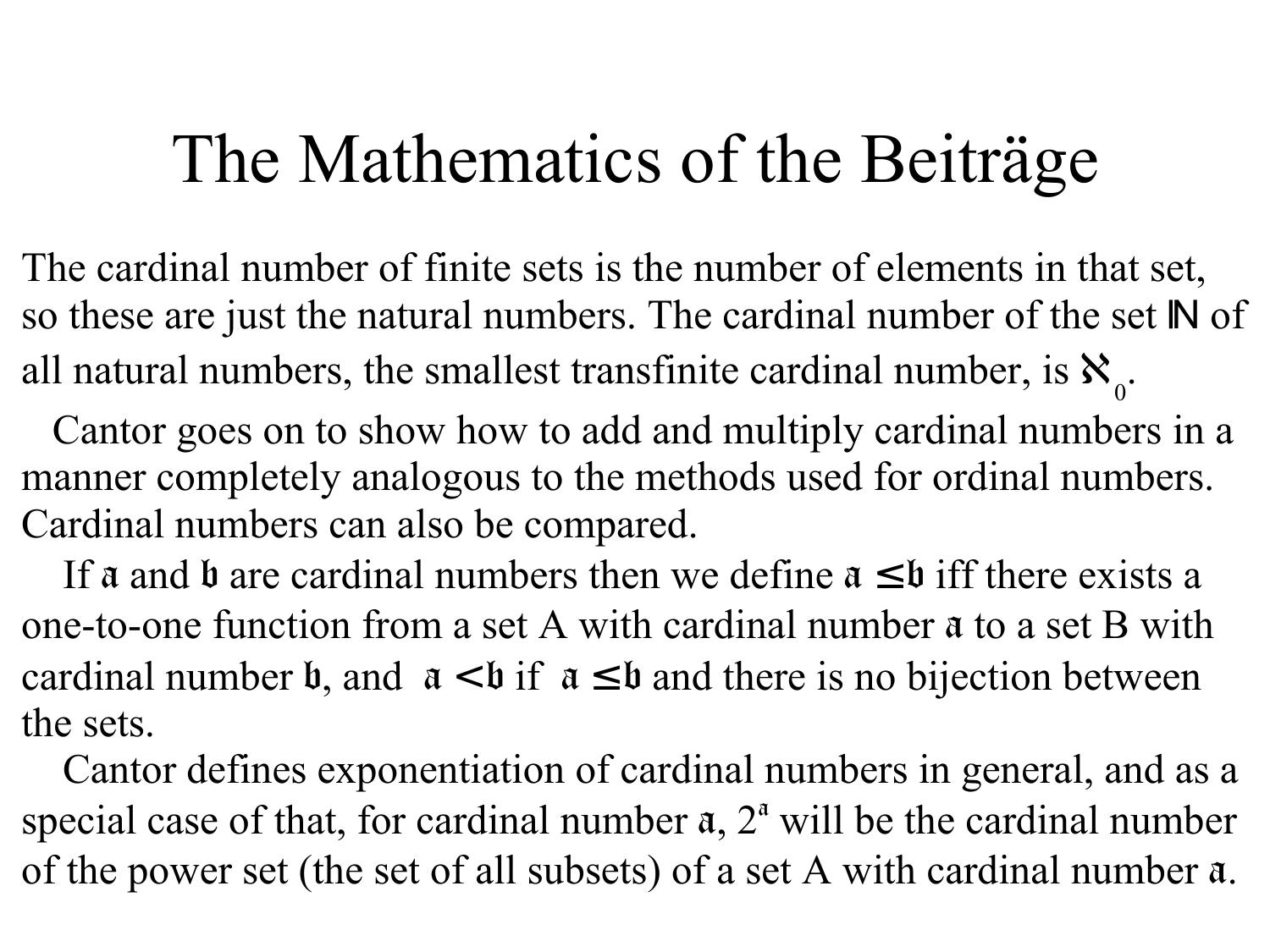This definition leads to one of Cantor's major theorems. **Theorem:** For any cardinal number  $a, a < 2<sup>a</sup>$ .

*Pf*: For  $x \in A$ , the function f:  $A \rightarrow P(A)$  given by  $f(x) = \{x\}$  is an injection, so  $a \leq 2^a$ .

Now assume that  $a = 2^a$  that is, there exists a bijection

 $g:A \to P(A)$ . Note that  $g(x)$  is a subset of A.

Define  $S = \{x \in A : x \notin g(x)\}.$ 

S is a subset of A and since g is onto there must exist some c in A so that  $g(c) = S$ .

If  $c \in S$ , then by the definition of S,  $c \notin g(c) = S$ .  $\rightarrow \leftarrow$ 

If  $c \notin S$ , then by the definition of  $S$ ,  $c \in g(c)$ , so  $c \in S$ .  $\rightarrow \leftarrow$ Our assumption has led to a contradiction, so it must be false. Thus,  $a \neq 2^a$  and we have proved the theorem.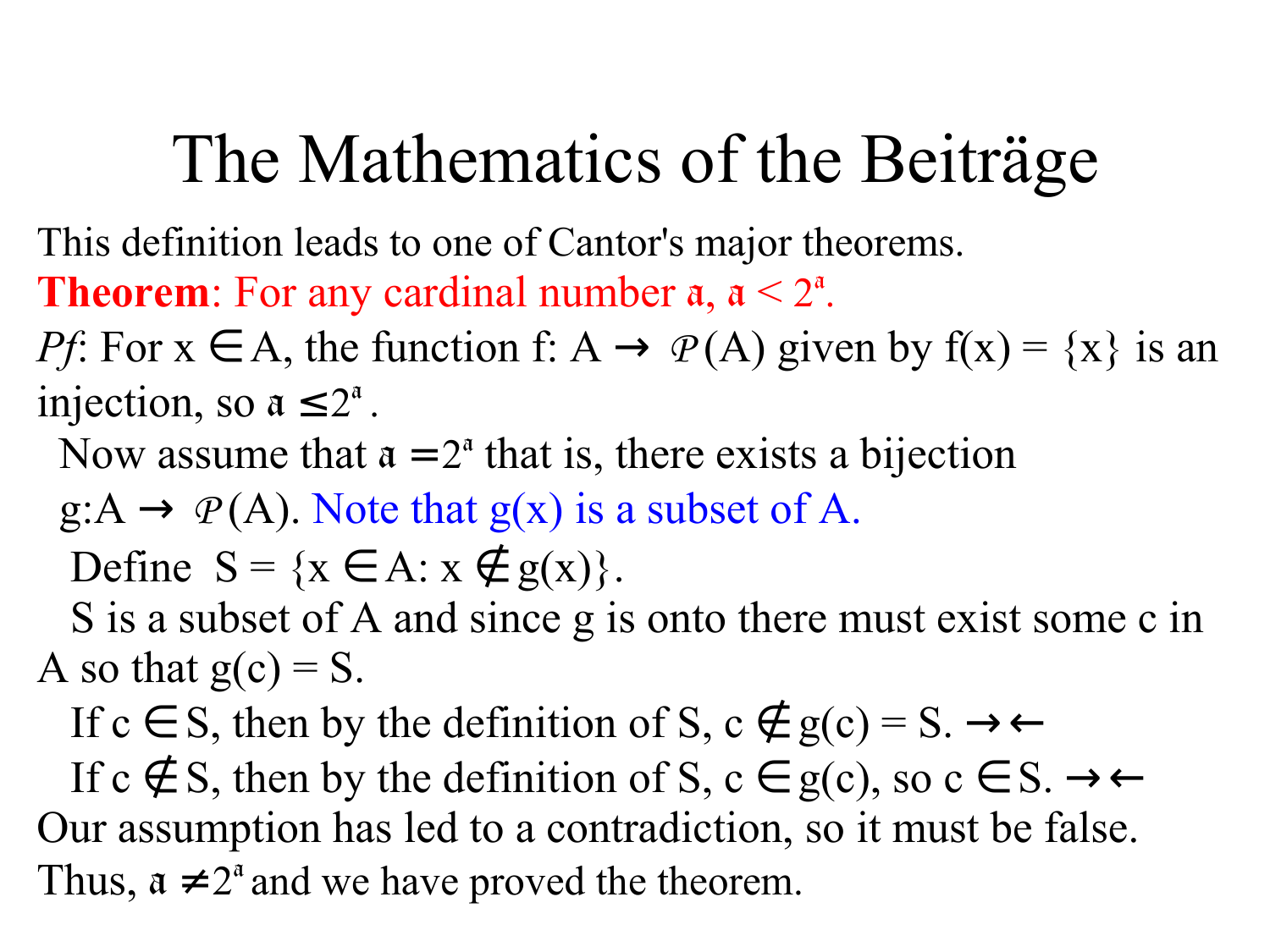This result immediately implies that there are larger and larger cardinal numbers with no possible largest cardinal number!

 Having established these larger transfinite cardinal numbers, Cantor looks for a description of them which would shed some light on how they are organized. For this he looks at the ordinal numbers again.

 Consider the set of all ordinal numbers which correspond to a set of cardinal number  $\aleph$ <sub>0</sub> , that is a denumerable set. Cantor proves that this set is well-ordered. Therefore, its order type is an ordinal number which can not be in the set. The cardinal number of this set must therefore be greater than  $\aleph$ <sub>0</sub> . He goes on to show that this must in fact be the next largest cardinal number, so he calls it  $\mathbf{x}_1$ . The argument can be repeated producing a next aleph, and then a next and so on.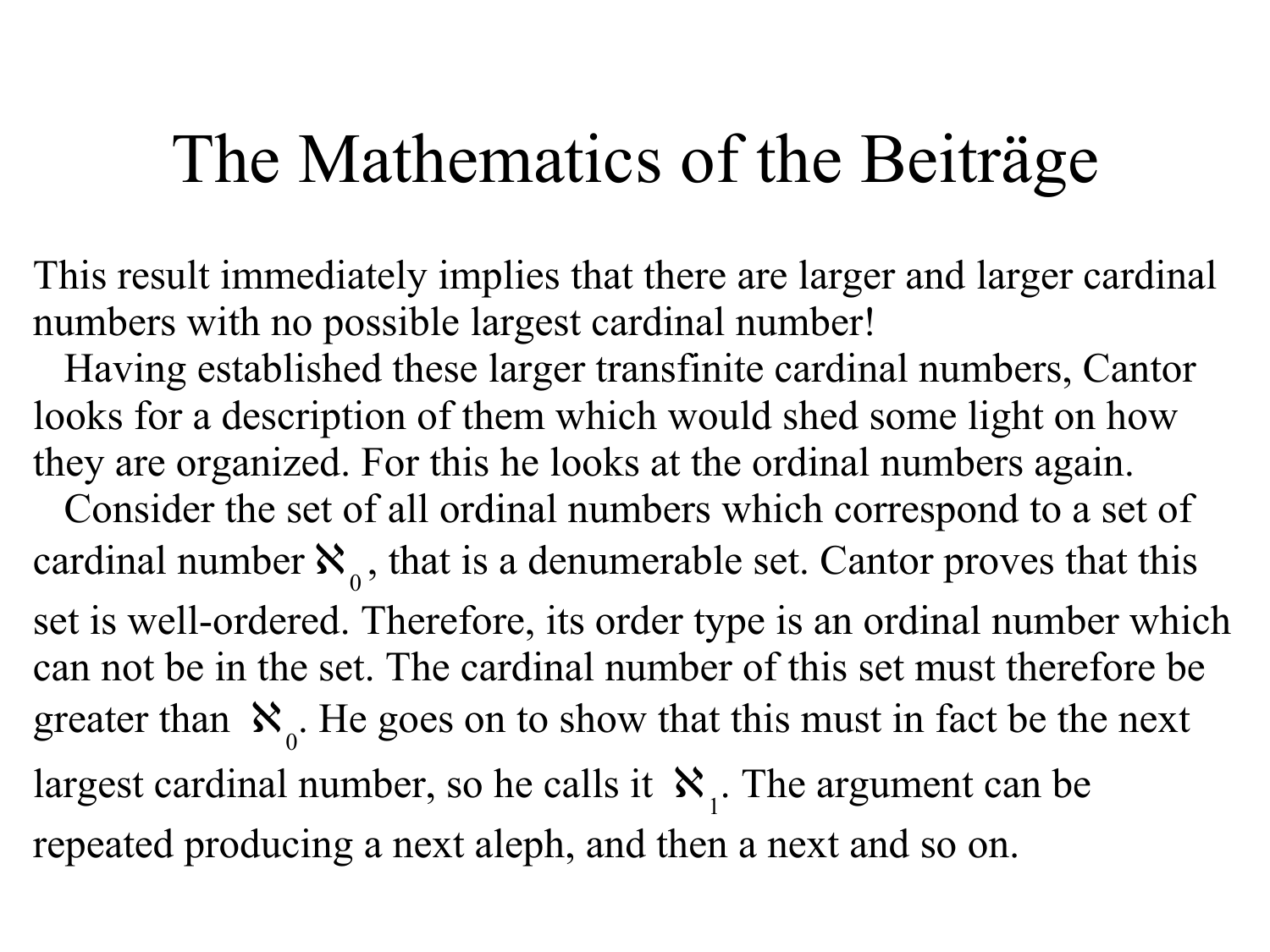# The Continuum Hypothesis

Returning to his early result that the reals (the continuum) form an uncountable set, the question arises – where does the cardinal number of the reals (denoted by c) fall in this series of alephs?

 By asking the question in this way, Cantor is implicitly assuming that all transfinite cardinal numbers are alephs. This can not be proved without the Axiom of Choice and Cantor had no proof.

For years Cantor believed that the answer to the question was

$$
\mathbf{r} = \mathbf{X}_{1}.
$$

But he was never able to prove it which greatly frustrated him. He called this statement *the continuum hypothesis*.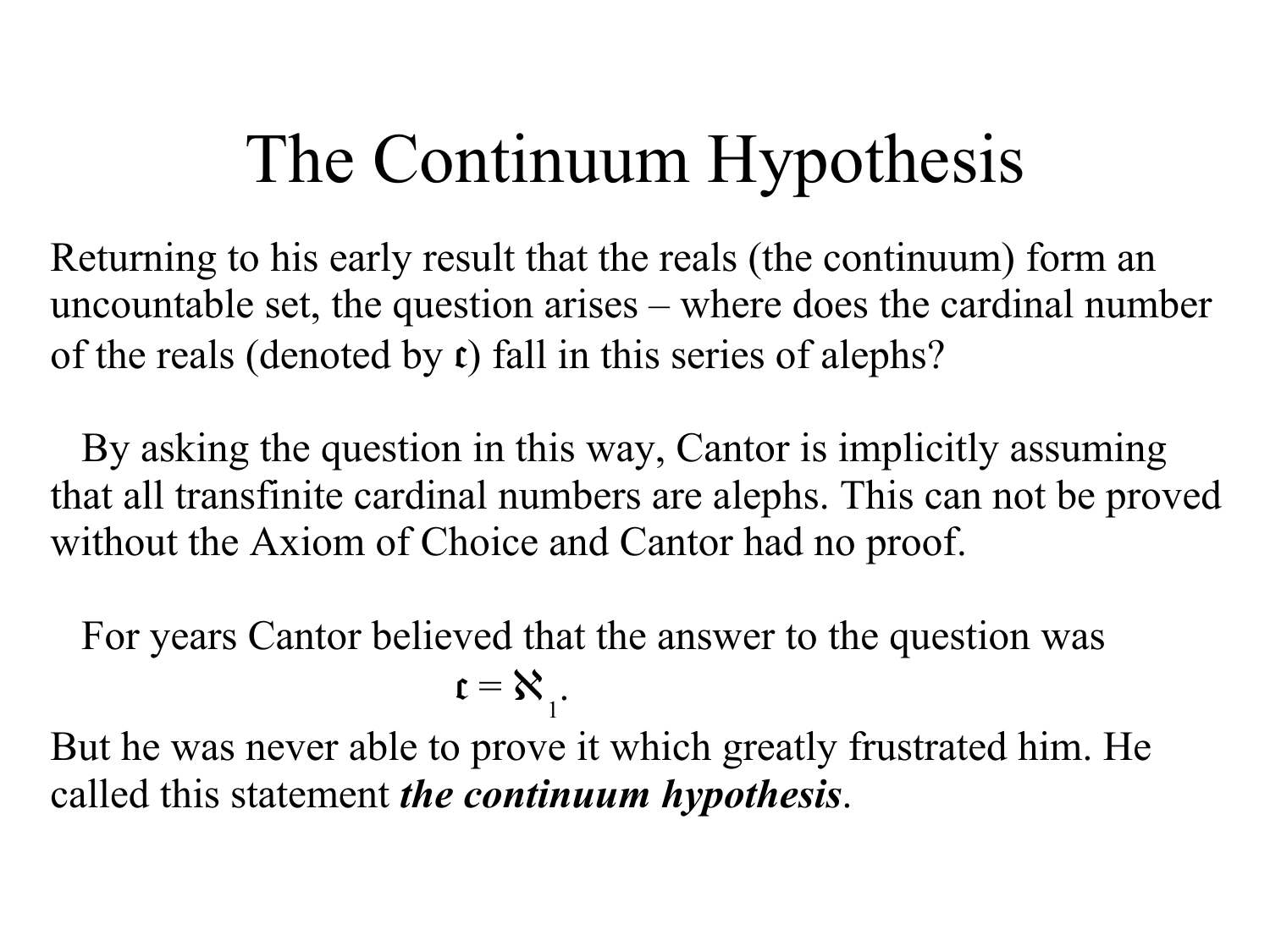# The Continuum Hypothesis

Cantor felt that he was getting very close to a proof of the continuum hypothesis when he proved that:

$$
\mathbf{c}=2^{\aleph_0}.
$$

This result led to a more general conjecture, namely that

$$
\mathbf{X}_{i+1} = 2^{\mathbf{X}i}.
$$

If this were true it would (combined with the above result) immediately prove the continuum hypothesis. This conjecture therefore became known as the *generalized continuum hypothesis*.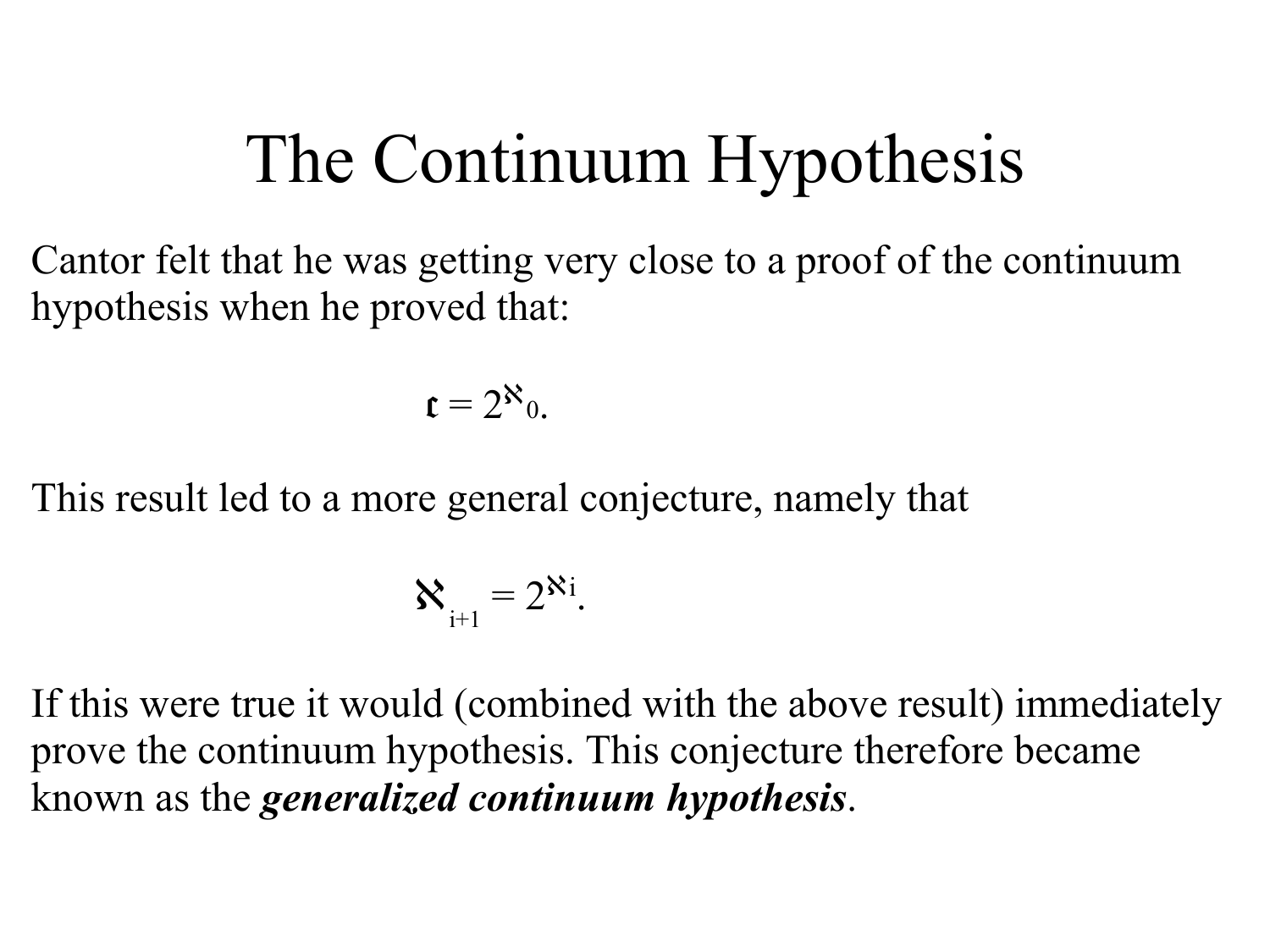#### International Congress



In 1897 Cantor attended the first International Congress of Mathematicians in Zurich. In their lectures at the Congress :-

*... Hurwitz openly expressed his great admiration of Cantor and proclaimed him as one by whom the theory of functions has been enriched. Jacques Hadamard expressed his opinion that the notions of the theory of sets were known and indispensable instruments.*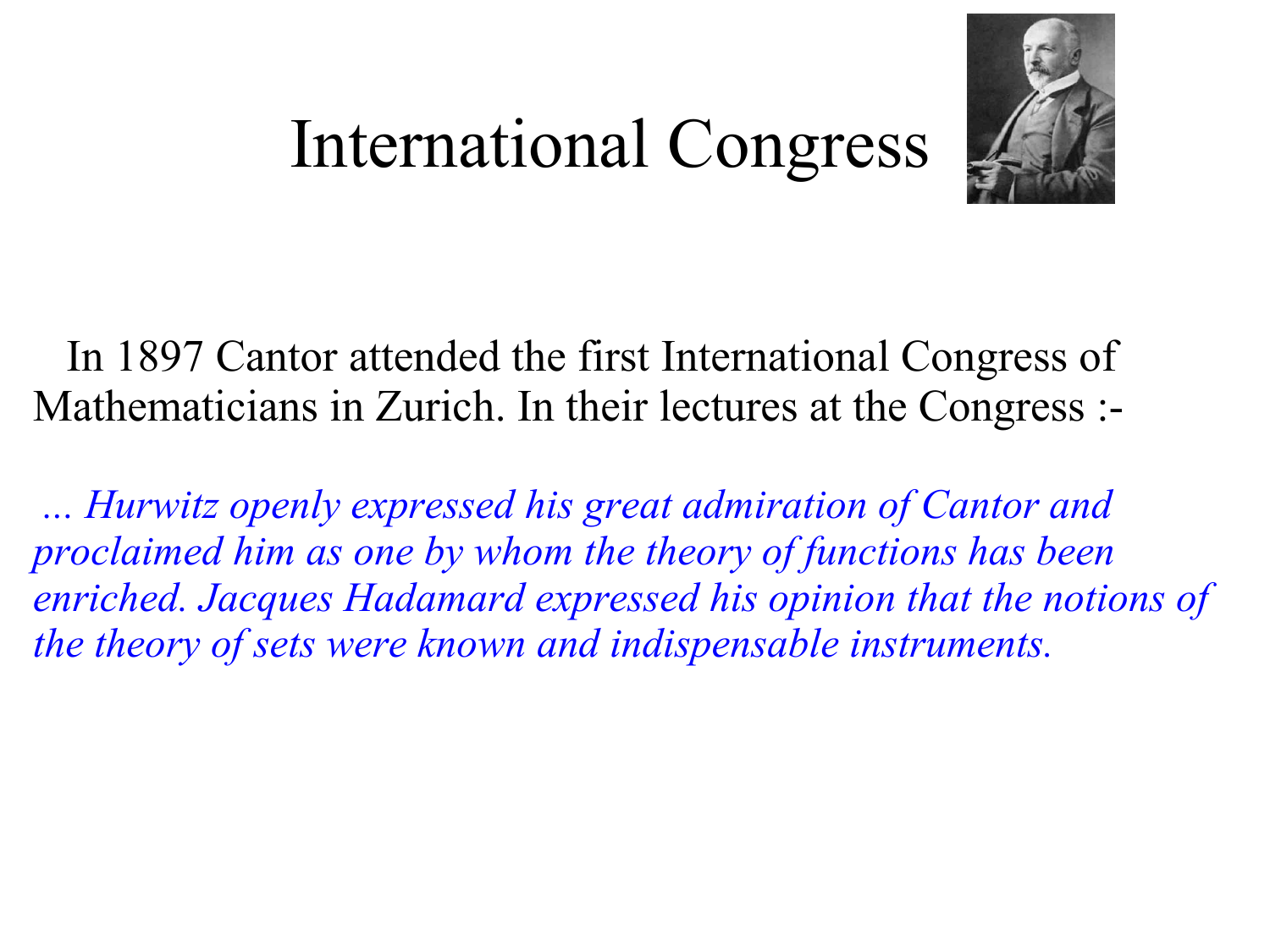#### Paradoxes



At the Congress Cantor met Dedekind and they renewed their friendship. By the time of the Congress, however, Cantor had discovered the first of the paradoxes in the theory of sets. He discovered the paradoxes while working on his survey papers of 1895 and 1897 and he wrote to Hilbert in 1896 explaining the paradox to him. Burali-Forti discovered the paradox independently and published it in 1897. Cantor began a correspondence with Dedekind to try to understand how to solve the problems but recurring bouts of his mental illness forced him to stop writing to Dedekind in 1899.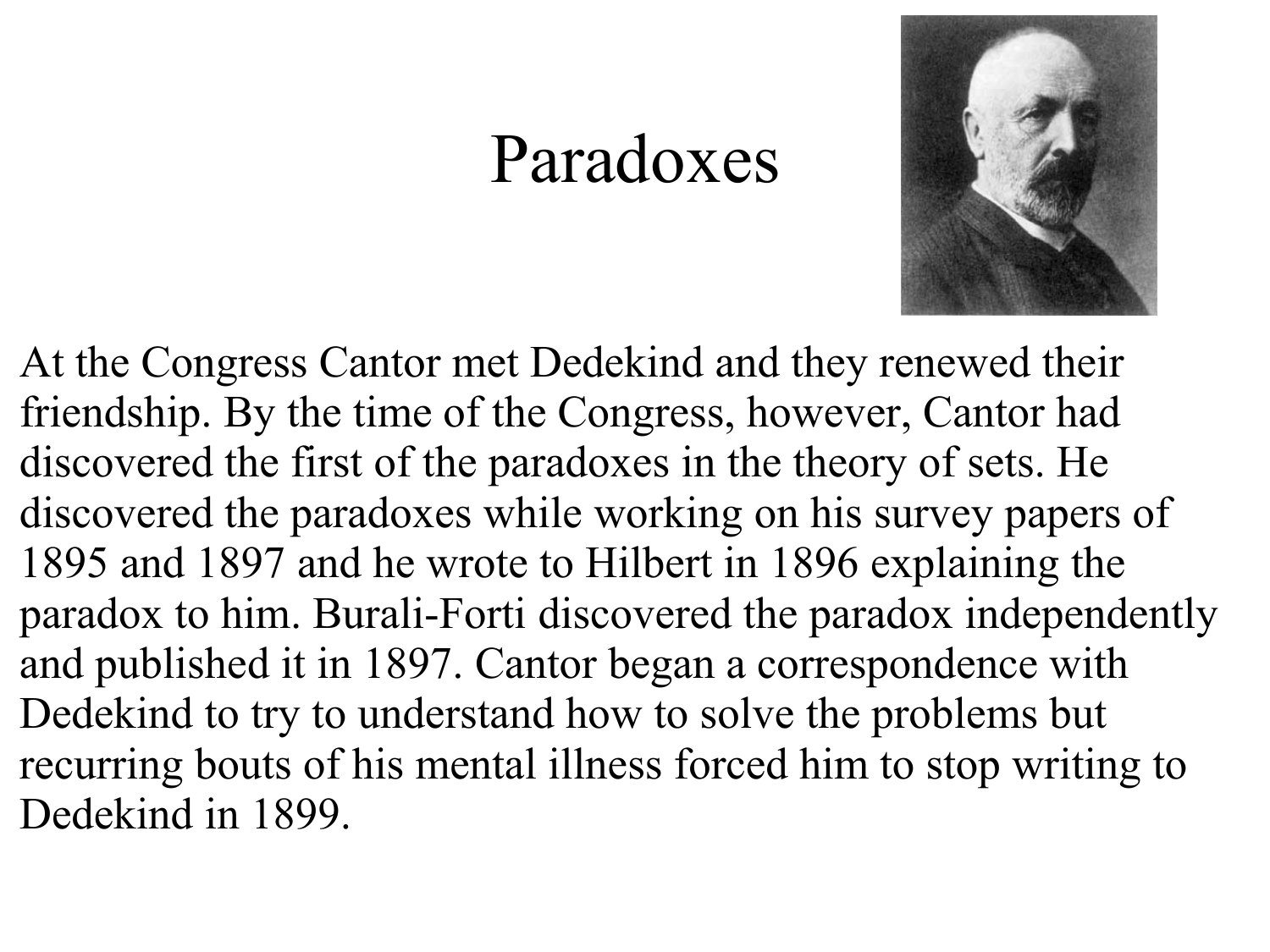# The Paradox

Cantor realized that a problem had arisen when he considered the set of all ordinal numbers.

 As any set of ordinal numbers is well ordered, this set is well ordered and so has an ordinal number (say  $\delta$ ). Since it is the set of all ordinal numbers, d must be in the set. But as the ordinal number of a set is greater than any of the ordinal numbers in the set, we get the contradiction that  $\delta < \delta$ .

 One runs into the same problem if you consider the cardinal number of the set of all cardinal numbers.

 Burali-Forti suggested that one way out of the dilemma would be if the set of all ordinal numbers was not well-ordered (this implies that the Well-Ordering Theorem and hence the Axiom of Choice are false). Such a solution would destroy most of the edifice of set theory that Cantor had established.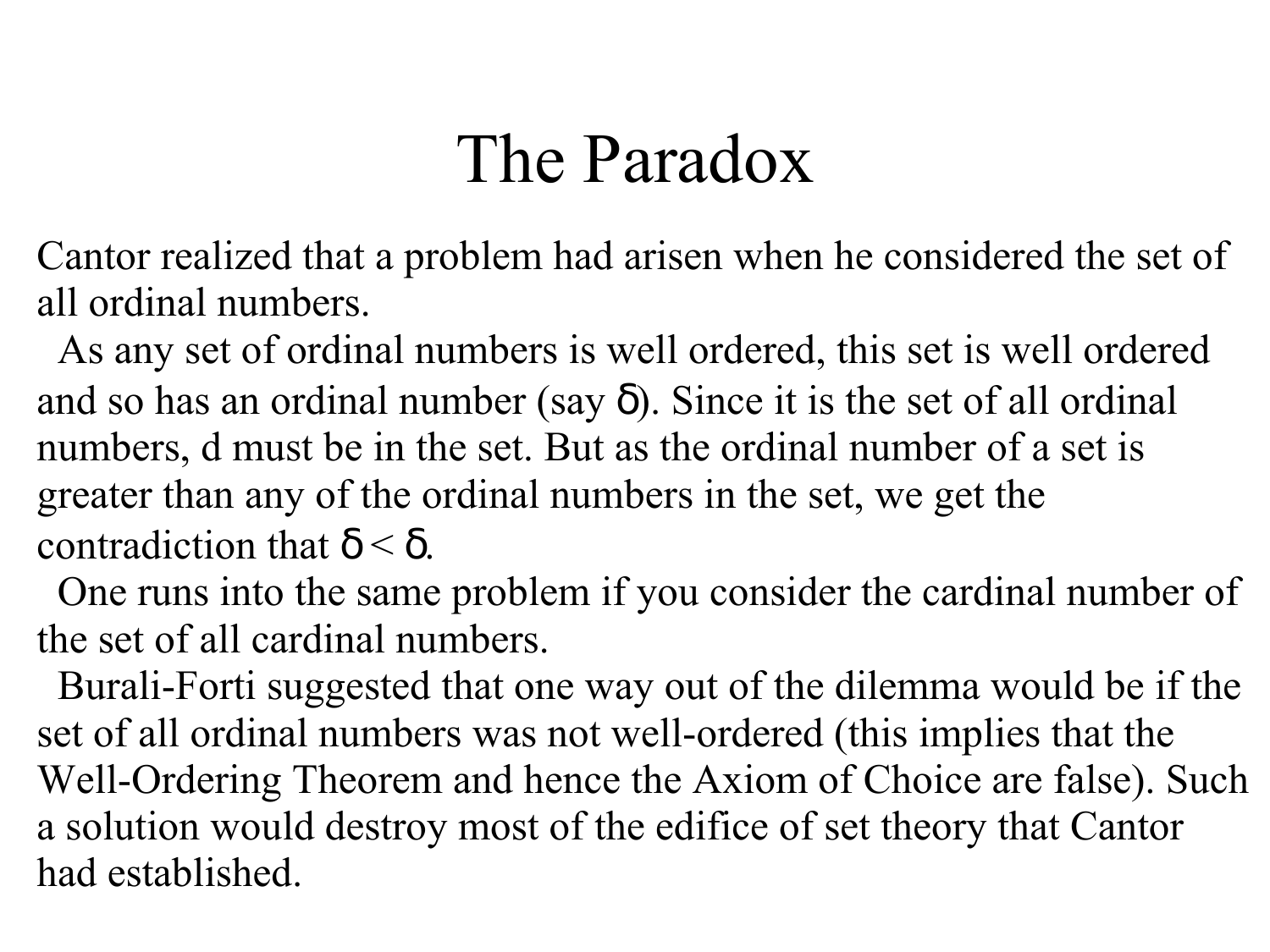#### The Paradox

Cantor's solution to the problem was far less damaging. He called things like the set of all ordinal numbers or the set of all cardinal numbers an *inconsistent system*. In other words, these objects were not sets (which is the same conclusion that Bertrand Russell reaches when dealing with the set of all sets). However, this now runs counter to Cantor's definition of a set, causing another problem for the general theory.

 Cantor was willing to accept a limitation on what constitutes a set, since that would permit him to prove some results that had previously eluded him. However, he wasn't happy about it.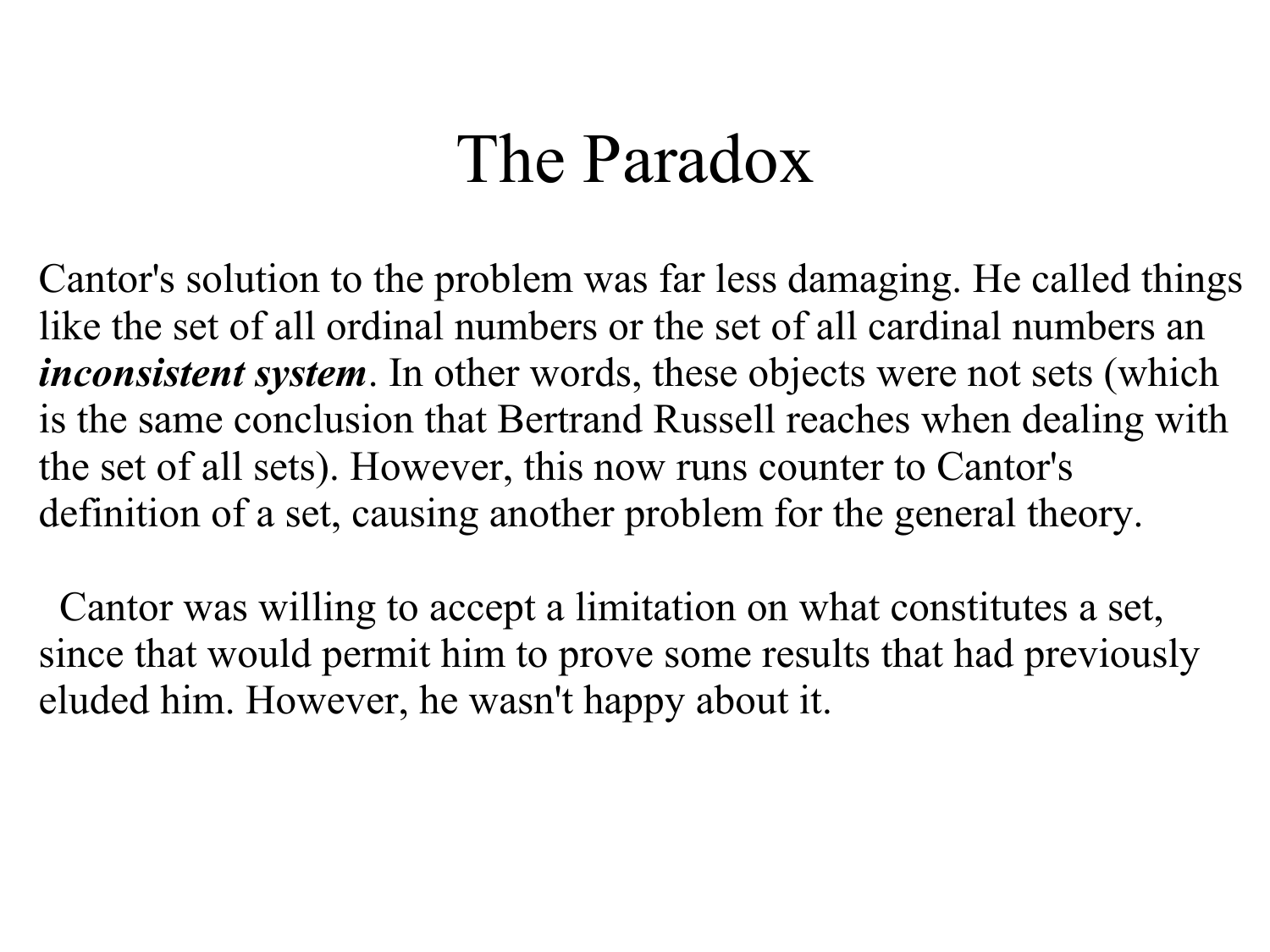#### Bacon-Shakespeare



Whenever Cantor suffered from periods of depression he tended to turn away from mathematics and turn towards philosophy and his big literary interest which was a belief that Francis Bacon wrote Shakespeare's plays. For example in his illness of 1884 he had requested that he be allowed to lecture on philosophy instead of mathematics and he had begun his intense study of Elizabethan literature in attempting to prove his Bacon-Shakespeare theory. He began to publish pamphlets on the literary question in 1896 and 1897. Extra stress was put on Cantor with the death of his mother in October 1896 and the death of his younger brother in January 1899.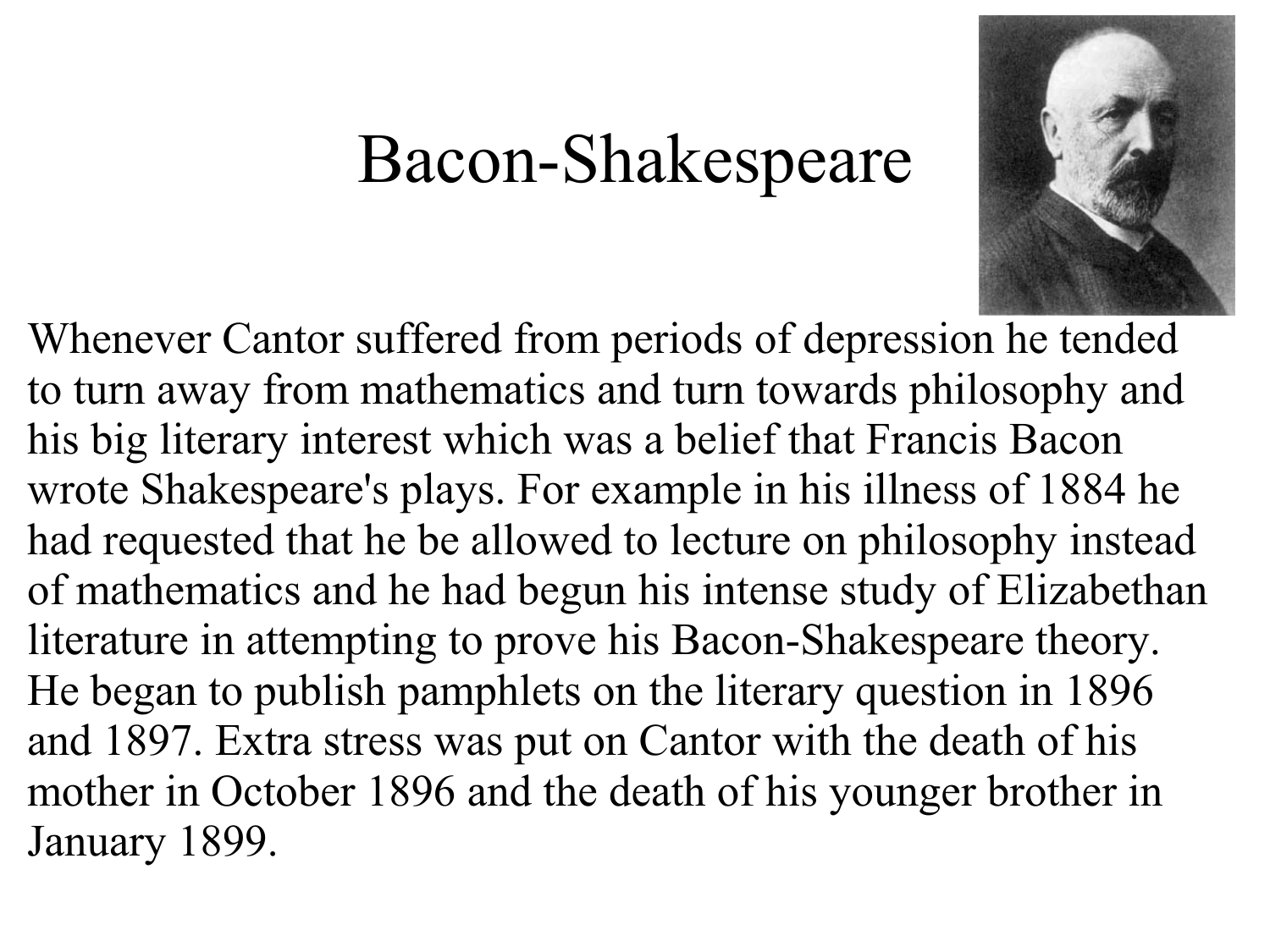# Waning Years

In October 1899 Cantor applied for, and was granted, leave from teaching for the winter semester of 1899-1900. Then on 16 December 1899 Cantor's youngest son died. From this time on until the end of his life he fought against the mental illness of depression. He did continue to teach but also had to take leave from his teaching for a number of winter semesters, those of 1902- 03, 1904-05 and 1907-08. Cantor also spent some time in sanatoria, at the times of the worst attacks of his mental illness, from 1899 onwards. He did continue to work and publish on his Bacon-Shakespeare theory and certainly did not give up mathematics completely. He lectured on the paradoxes of set theory to a meeting of the *Deutsche Mathematiker-Vereinigung* in September 1903 and he attended the International Congress of Mathematicians at Heidelberg in August 1904.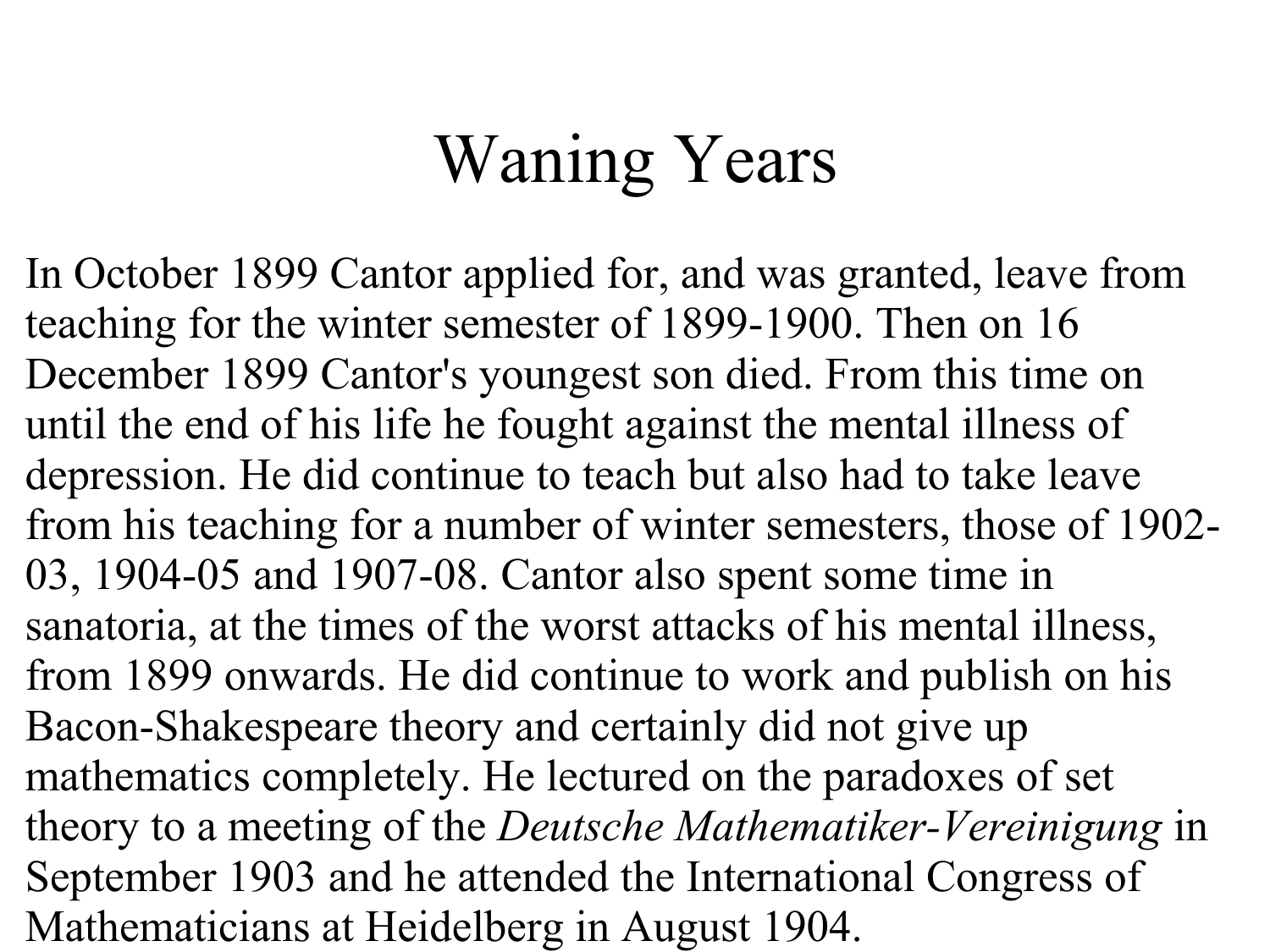## Waning Years

In 1905 Cantor wrote a religious work after returning home from a spell in hospital. He also corresponded with Jourdain on the history of set theory and his religious tract. After taking leave for much of 1909 on the grounds of his ill health he carried out his university duties for 1910 and 1911. It was in that year that he was delighted to receive an invitation from the University of St Andrews in Scotland to attend the  $500<sup>th</sup>$  anniversary of the founding of the University as a distinguished foreign scholar. The celebrations were 12-15 September 1911 but :-

*During the visit he apparently began to behave eccentrically, talking at great length on the Bacon-Shakespeare question; then he travelled down to London for a few days.*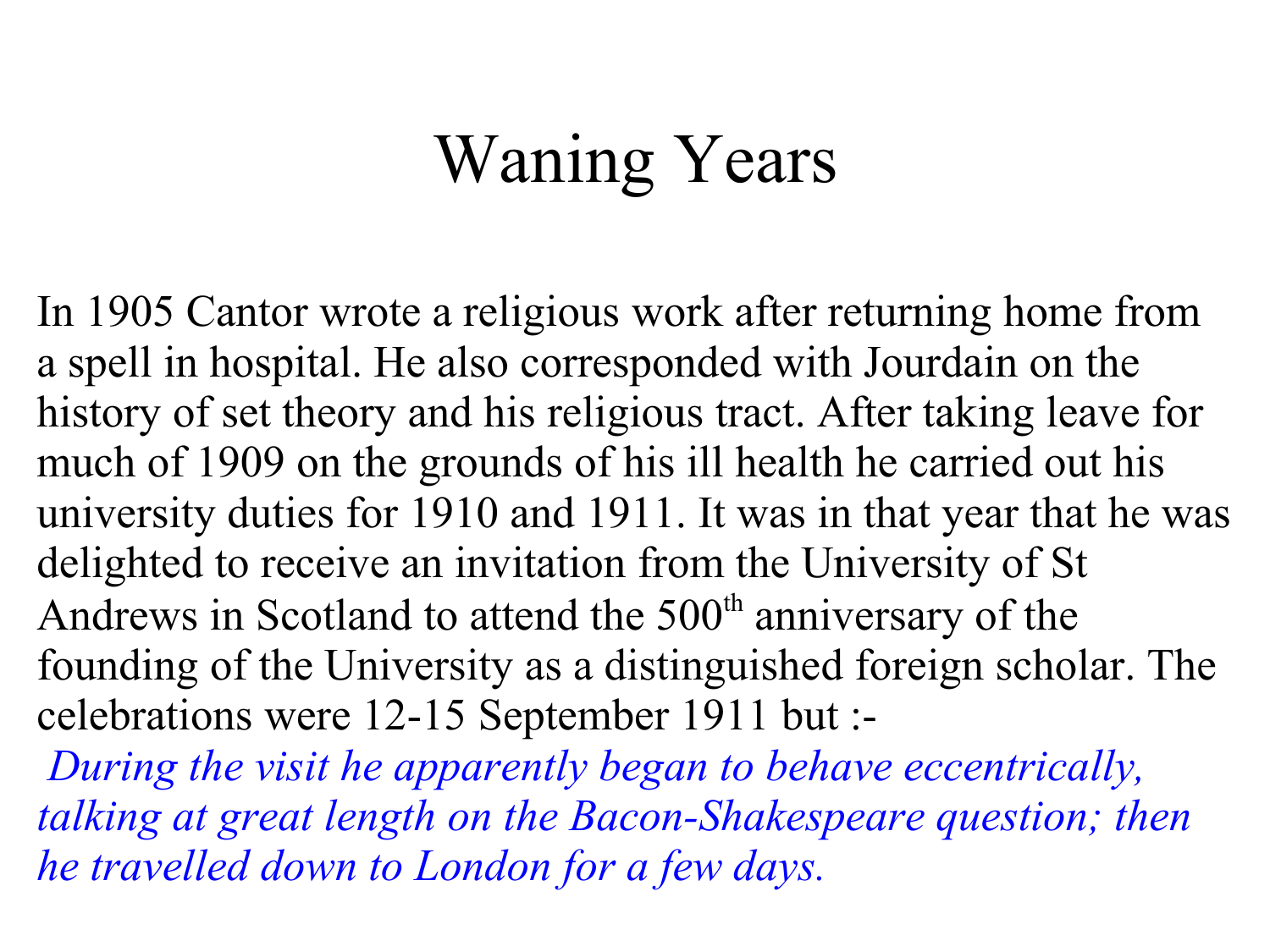# Waning Years

Cantor had hoped to meet with Russell who had just published the *Principia Mathematica*. However ill health and the news that his son had taken ill made Cantor return to Germany without seeing Russell. The following year Cantor was awarded the honorary degree of Doctor of Laws by the University of St Andrews but he was too ill to receive the degree in person.

Cantor retired in 1913 and spent his final years ill with little food because of the war conditions in Germany. A major event planned in Halle to mark Cantor's 70 th birthday in 1915 had to be canceled because of the war, but a smaller event was held in his home. In June 1917 he entered a sanatorium for the last time and continually wrote to his wife asking to be allowed to go home. He died of a heart attack.